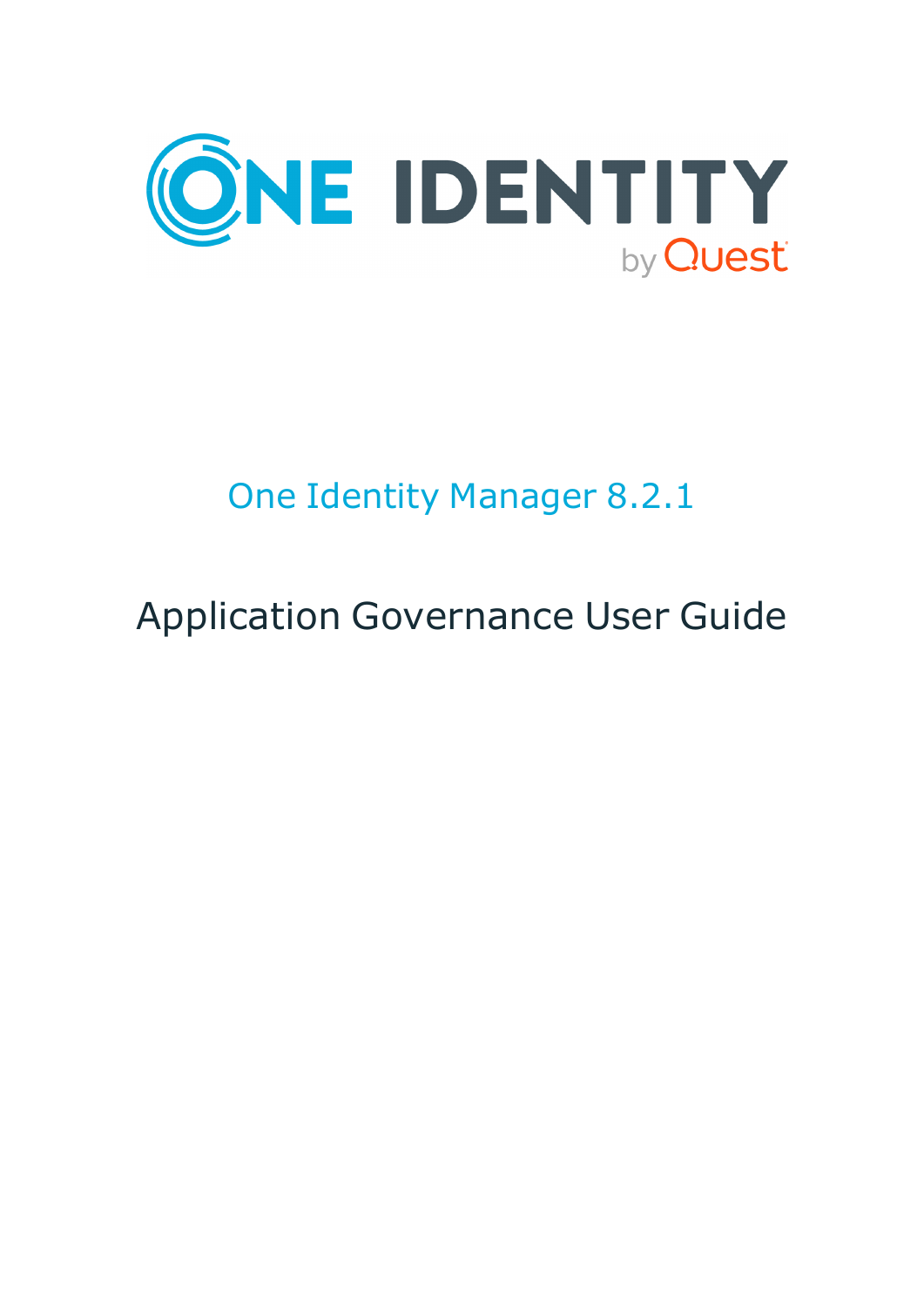#### **Copyright 2022 One Identity LLC.**

#### **ALL RIGHTS RESERVED.**

This guide contains proprietary information protected by copyright. The software described in this guide is furnished under a software license or nondisclosure agreement. This software may be used or copied only in accordance with the terms of the applicable agreement. No part of this guide may be reproduced or transmitted in any form or by any means, electronic or mechanical, including photocopying and recording for any purpose other than the purchaser's personal use without the written permission of One Identity LLC .

The information in this document is provided in connection with One Identity products. No license, express or implied, by estoppel or otherwise, to any intellectual property right is granted by this document or in connection with the sale of One Identity LLC products. EXCEPT AS SET FORTH IN THE TERMS AND CONDITIONS AS SPECIFIED IN THE LICENSE AGREEMENT FOR THIS PRODUCT, ONE IDENTITY ASSUMES NO LIABILITY WHATSOEVER AND DISCLAIMS ANY EXPRESS, IMPLIED OR STATUTORY WARRANTY RELATING TO ITS PRODUCTS INCLUDING, BUT NOT LIMITED TO, THE IMPLIED WARRANTY OF MERCHANTABILITY, FITNESS FOR A PARTICULAR PURPOSE, OR NON-INFRINGEMENT. IN NO EVENT SHALL ONE IDENTITY BE LIABLE FOR ANY DIRECT, INDIRECT, CONSEQUENTIAL, PUNITIVE, SPECIAL OR INCIDENTAL DAMAGES (INCLUDING, WITHOUT LIMITATION, DAMAGES FOR LOSS OF PROFITS, BUSINESS INTERRUPTION OR LOSS OF INFORMATION) ARISING OUT OF THE USE OR INABILITY TO USE THIS DOCUMENT, EVEN IF ONE IDENTITY HAS BEEN ADVISED OF THE POSSIBILITY OF SUCH DAMAGES. One Identity makes no representations or warranties with respect to the accuracy or completeness of the contents of this document and reserves the right to make changes to specifications and product descriptions at any time without notice. One Identity does not make any commitment to update the information contained in this document.

If you have any questions regarding your potential use of this material, contact:

One Identity LLC. Attn: LEGAL Dept 4 Polaris Way Aliso Viejo, CA 92656

Refer to our Web site [\(http://www.OneIdentity.com](http://www.oneidentity.com/)) for regional and international office information.

#### **Patents**

One Identity is proud of our advanced technology. Patents and pending patents may apply to this product. For the most current information about applicable patents for this product, please visit our website at [http://www.OneIdentity.com/legal/patents.aspx.](http://www.oneidentity.com/legal/patents.aspx)

#### **Trademarks**

One Identity and the One Identity logo are trademarks and registered trademarks of One Identity LLC. in the U.S.A. and other countries. For a complete list of One Identity trademarks, please visit our website at [www.OneIdentity.com/legal](http://www.oneidentity.com/legal). All other trademarks are the property of their respective owners.

#### **Legend**

**WARNING: A WARNING icon highlights a potential risk of bodily injury or property** œ **damage, for which industry-standard safety precautions are advised. This icon is often associated with electrical hazards related to hardware.**

**CAUTION: A CAUTION icon indicates potential damage to hardware or loss of data if instructions are not followed.**

One Identity Manager Application Governance User Guide Updated - 30 May 2022, 09:46 Version - 8.2.1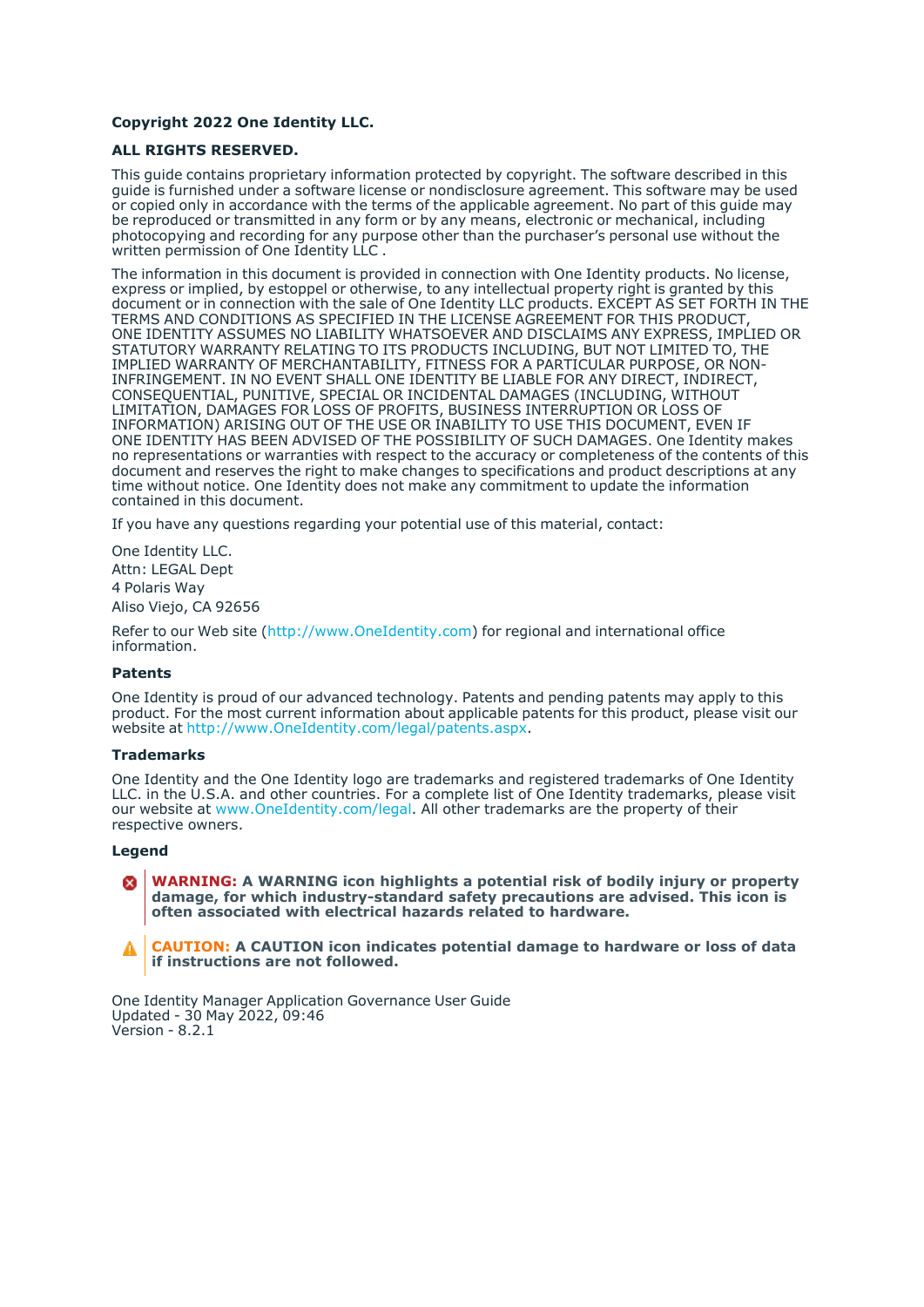# **Contents**

| Displaying identities with application access to application entitlements  14                                                                                                                                                        |  |
|--------------------------------------------------------------------------------------------------------------------------------------------------------------------------------------------------------------------------------------|--|
|                                                                                                                                                                                                                                      |  |
|                                                                                                                                                                                                                                      |  |
|                                                                                                                                                                                                                                      |  |
|                                                                                                                                                                                                                                      |  |
|                                                                                                                                                                                                                                      |  |
|                                                                                                                                                                                                                                      |  |
|                                                                                                                                                                                                                                      |  |
|                                                                                                                                                                                                                                      |  |
|                                                                                                                                                                                                                                      |  |
| About us <b>contract the contract of the contract of the contract of the contract of the contract of the contract of the contract of the contract of the contract of the contract of the contract of the contract of the contrac</b> |  |
|                                                                                                                                                                                                                                      |  |
|                                                                                                                                                                                                                                      |  |
|                                                                                                                                                                                                                                      |  |

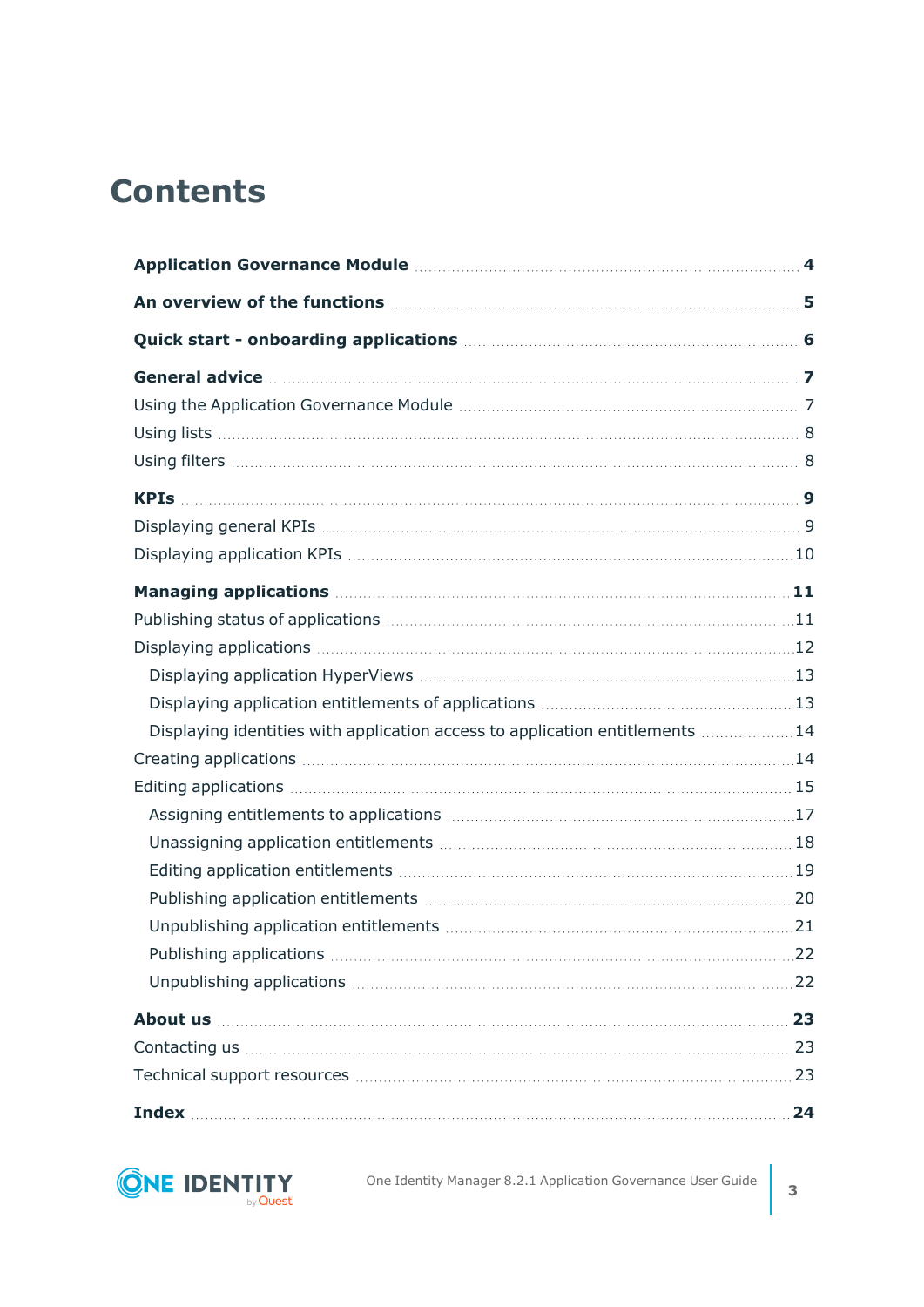# <span id="page-3-0"></span>**Application Governance Module**

The Application Governance Module allows you to quickly and simply run the onboarding process for new applications from one place. An application created with the Application Governance Module combines all the permissions application users require for their regular work. This way, you can assign application entitlements to your applications (such as system entitlements or system roles) and plan when they will be available as requestable products (service items) (for example, in the Web Portal).

You can find the Application Governance Module in the Web Portal.

NOTE: The role model stored in the database controls which Application Governance Module functions are available to you. This guide describes all the Application Governance Module functions. If you cannot find one of the functions described here in your Application Governance Module, it may be due to insufficient permissions. In this case, ask your administrator.

#### **Available documentation**

The online version of One Identity Manager documentation is available in the Support portal under Technical [Documentation.](https://support.oneidentity.com/identity-manager/technical-documents) You will find videos with additional information at [www.YouTube.com/OneIdentity](http://www.youtube.com/OneIdentity).

For more information about configuring the Application Governance Module, see the *One Identity Manager Web Application Configuration Guide*.

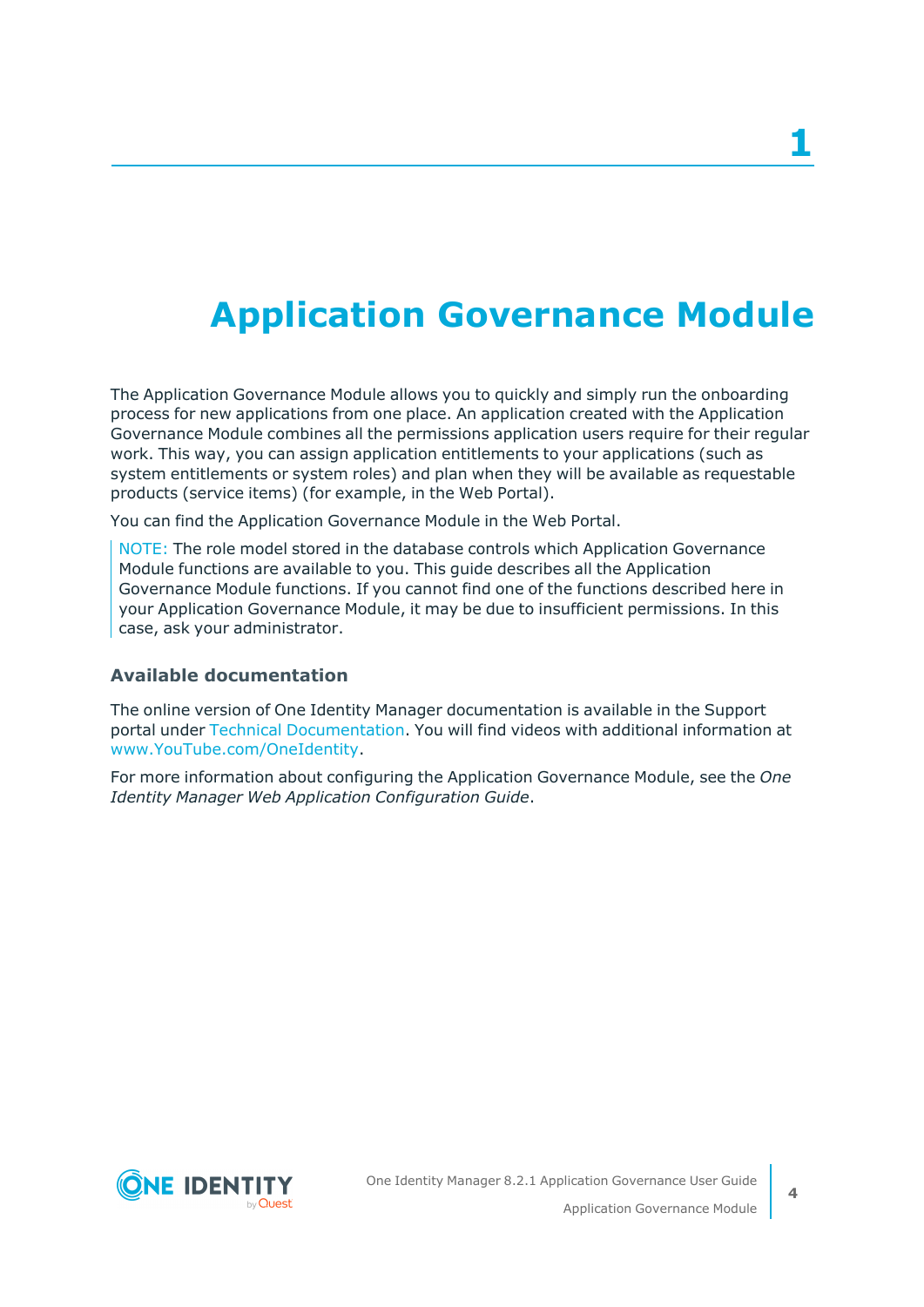# **An overview of the functions**

<span id="page-4-0"></span>This section gives you an overview of the different functions available in the Application Governance Module.

With the Application Governance Module, you can:

- Create [applications](#page-13-1) (see Creating applications on page  $14$ )
- Display [applications](#page-11-0) and their details (see Displaying applications on page  $12$ )
- $\cdot$  Edit [applications](#page-14-0) (see Editing applications on page 15)
- Display information about your [application](#page-12-0) in a HyperView.Displaying application [HyperViews](#page-12-0) on page 13
- Display KPIs that affect [application](#page-9-0)s (see Displaying application KPIs on page  $10$ )
- Display [application](#page-12-1) entitlements of applications (see Displaying application [entitlements](#page-12-1) of applications on page 13)
- Assign [entitlements](#page-16-0) to applications (see Assigning entitlements to applications on [page](#page-16-0) 17)
- Unassign application entitlements from applications (see [Unassigning](#page-17-0) application [entitlements](#page-17-0) on page 18)
- Edit [application](#page-18-0) entitlements of applications (see Editing application [entitlements](#page-18-0) on page 19)
- Publish applications' application entitlements in the IT Shop and Web Portal immediately or at a later date (see Publishing [applications](#page-21-0) on page 22 and [Publishing](#page-19-0) application [entitlements](#page-19-0) on page 20)
- Unpublish them again (see [Unpublishing](#page-20-0) applications on page 22 and Unpublishing application [entitlements](#page-20-0) on page 21)

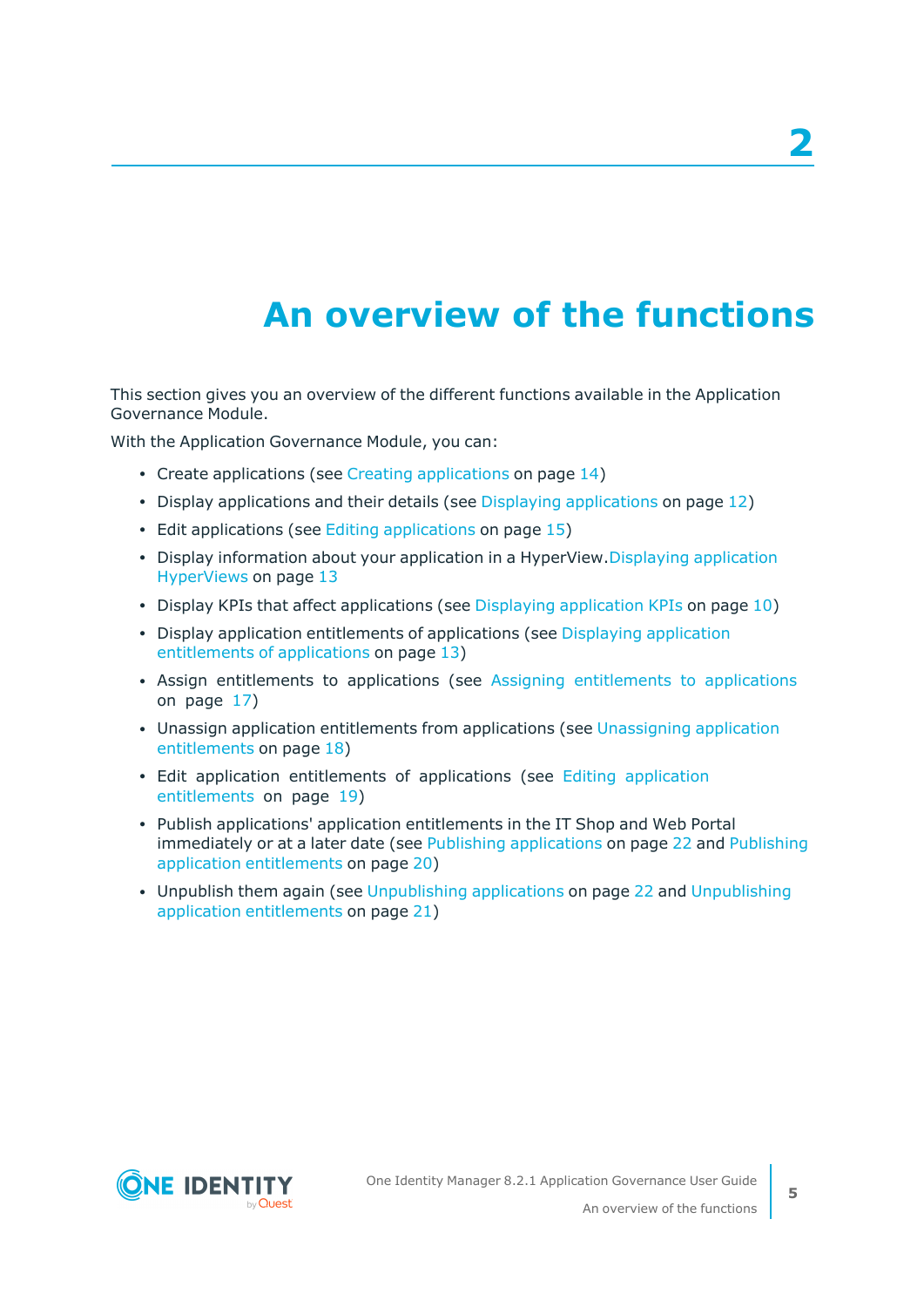# **Quick start - onboarding applications**

<span id="page-5-0"></span>The following provides a general list of the steps you need to take to create an application in the Application Governance Module and to make the associated application entitlements requestable in the Web Portal.

- 1. Open the Web Portal (see Using the Application [Governance](#page-6-1) Module on page 7).
- 2. [Create](#page-13-1) an application.
- 3. [Edit](#page-14-0) the application and assign a shop to it.
- 4. Assign [Entitlements](#page-16-0) to the application that are necessary for users. Users can request these application entitlements later in the Web Portal.
- 5. [Publish](#page-21-0) the application.

This makes all application entitlements assigned to the application available for requesting in the Web Portal.

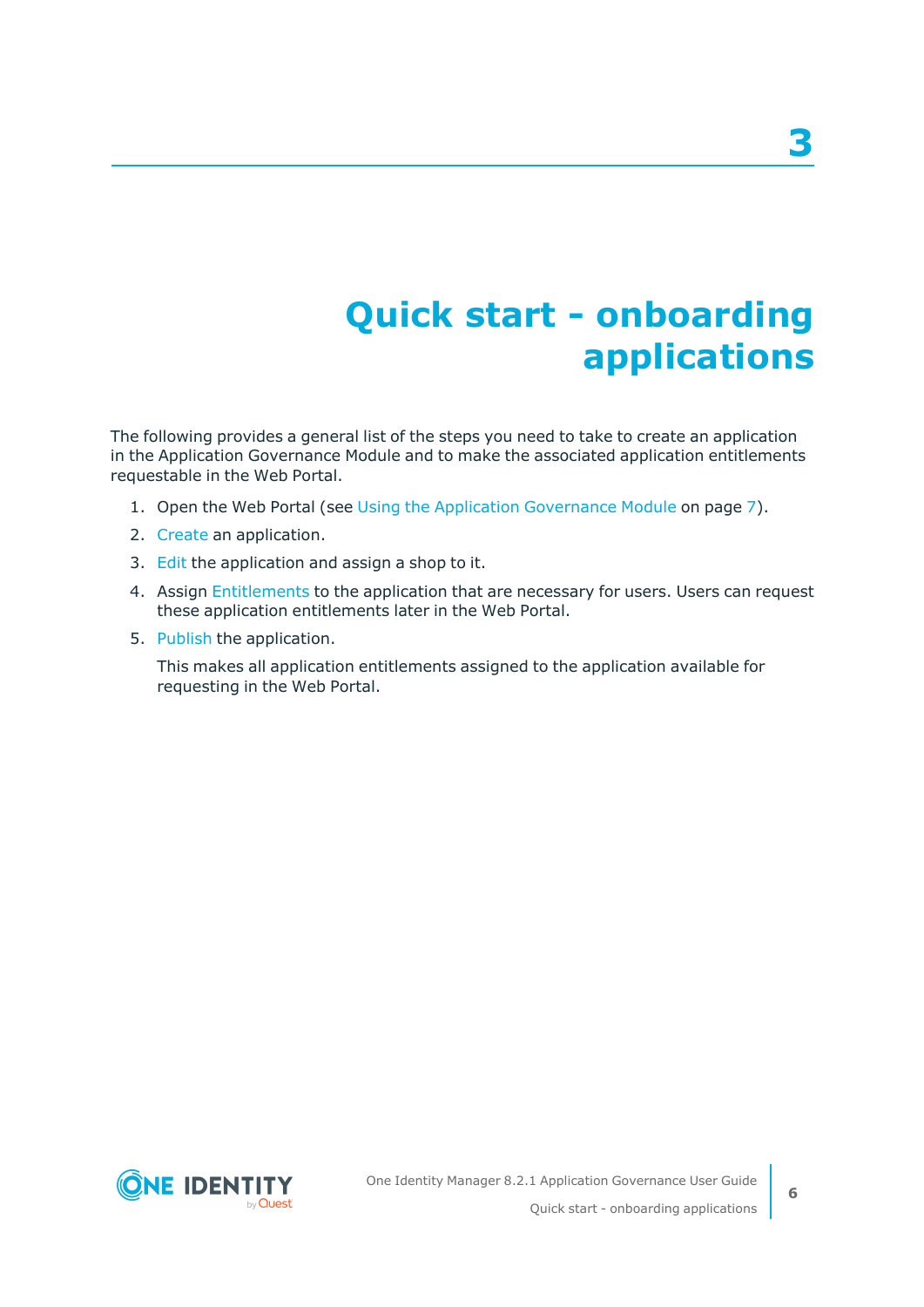# **General advice**

**4**

<span id="page-6-0"></span>This chapter provides you with general advice on how to use the Application Governance Module.

#### **Detailed information about this topic**

- Using the Application [Governance](#page-6-1) Module on page 7
- [Using](#page-7-0) lists on page 8
- Using [filters](#page-7-1) on page 8

## <span id="page-6-1"></span>**Using the Application Governance Module**

You can reach the Application Governance Module though the Web Portal.

#### *To use the Application Governance Module's functionality*

1. In the address line of your web browser, enter the web address (URL) of the Web Portal.

TIP: By default, the URL is http://<server name>/<application name>/, where  $\overline{\phantom{a}}$  <server name > is the name of the server on which the Web Portal is installed.

- 2. On the Web Portal login page, in the **User** input field, enter your full user name.
- 3. In the **Password** field, enter your personal password.
- 4. Click **Log in**.
- 5. In the menu bar, click **Data administration** > **Applications**.

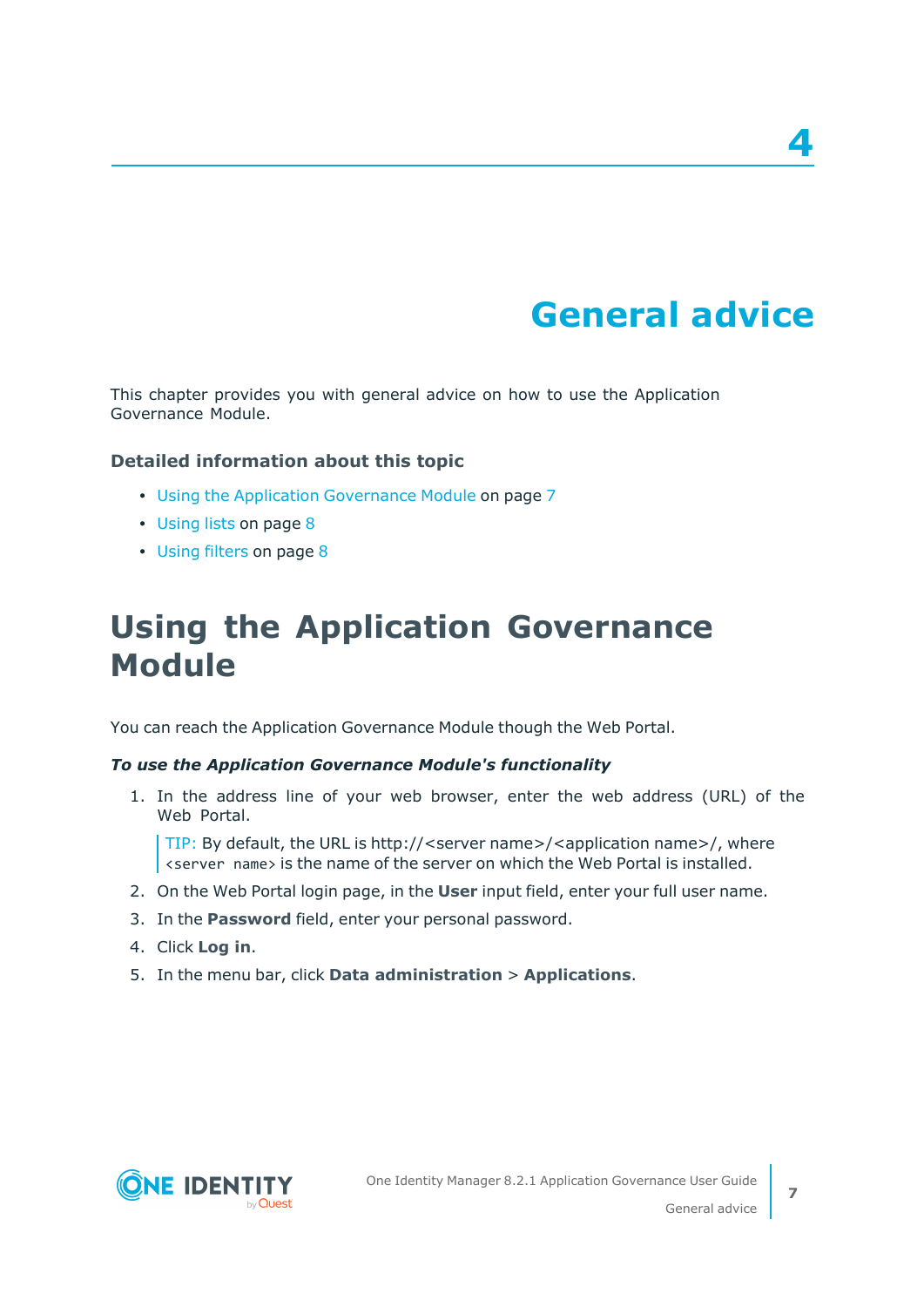# <span id="page-7-0"></span>**Using lists**

The Application Governance Module uses lists to display data clearly (for example, application entitlements). In the following, you will find out how to use such lists effectively and which options are available to you.

#### *To search for data*

• In the **Search** field above a list, enter a search string.

The results list displays all the data that contain the given search string.

## <span id="page-7-1"></span>**Using filters**

You can find the filter function represented by **T** (Filter) on a lot of pages. It provides you with a selection of different filters.

NOTE: The contents of the filters vary depending on context.

#### *To use a filter*

- 1. On the page with the filter function, click **T** (Filter).
- 2. In the menu, enable the filter that you want to apply.
- 3. (Optional) To reset the filter, click (**Filter**) and then **Clear filters**.

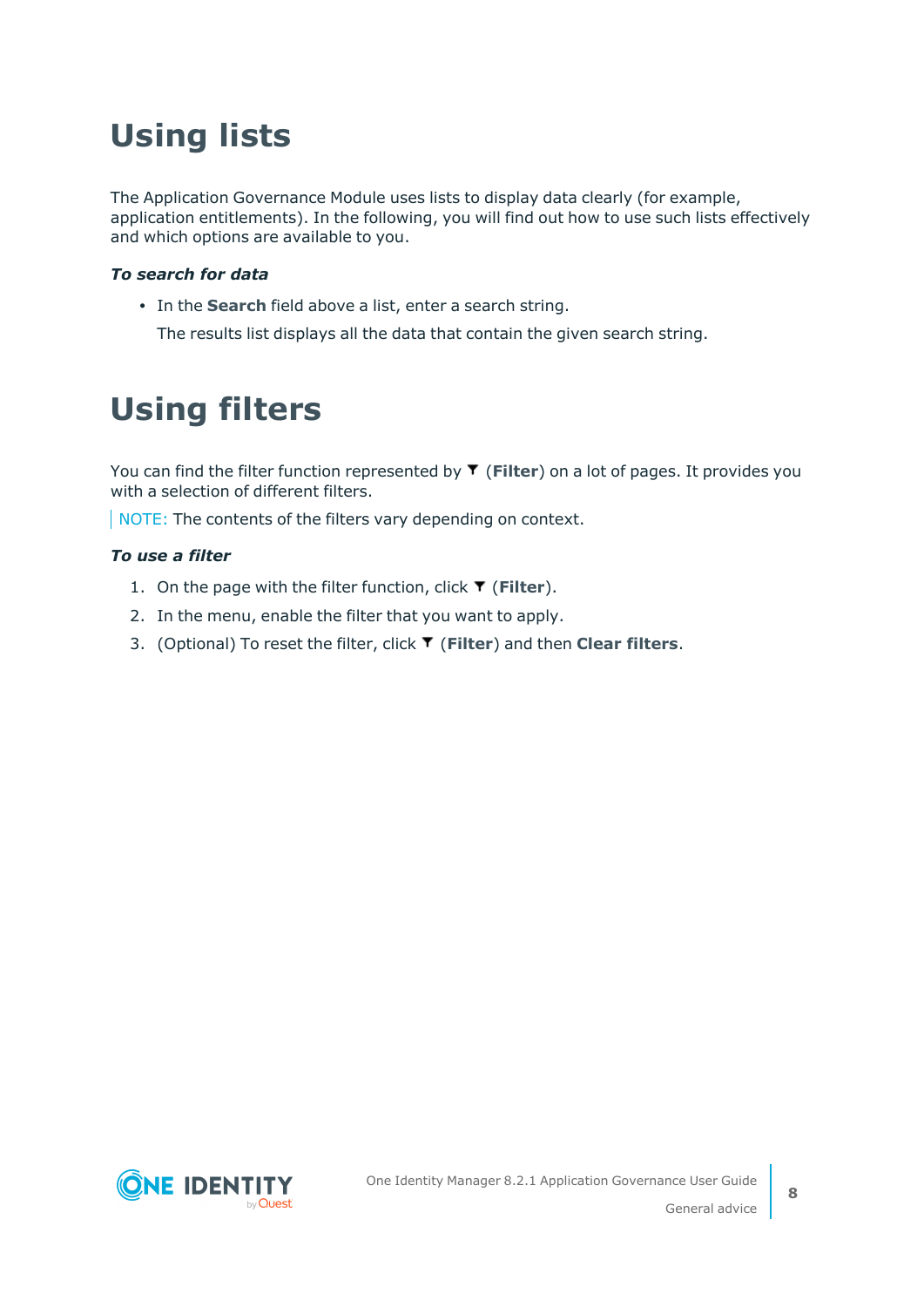# **KPIs**

**5**

<span id="page-8-0"></span>So called Key Performance Indicators (KPIs) give you an overview of your applications, their content, and state.

The Application Governance Module differentiates between the following types of KPI:

- General KPIs that provide you with a general overview of your applications
- KPIs that relate to single applications and show whether certain policies have been adhered to (for example, if the number of permitted compliance violations has been exceeded)

#### **Detailed information about this topic**

- [Displaying](#page-8-1) general KPIs on page 9
- <span id="page-8-1"></span>• Displaying [application](#page-9-0) KPIs on page 10

## **Displaying general KPIs**

To obtain an overview of your applications, their content, and state, you can display KPIs that apply to all the applications.

#### *To display the KPI overview*

- 1. Open the Web Portal's home page.
- 2. In the **Application KPI Overview** tile, click **Show KPI Overview**. In the **Global KPIs** pane, you will see a list of KPIs.
- 3. (Optional) To see more details of a KPI, click **Show** next to the corresponding KPI.



KPIs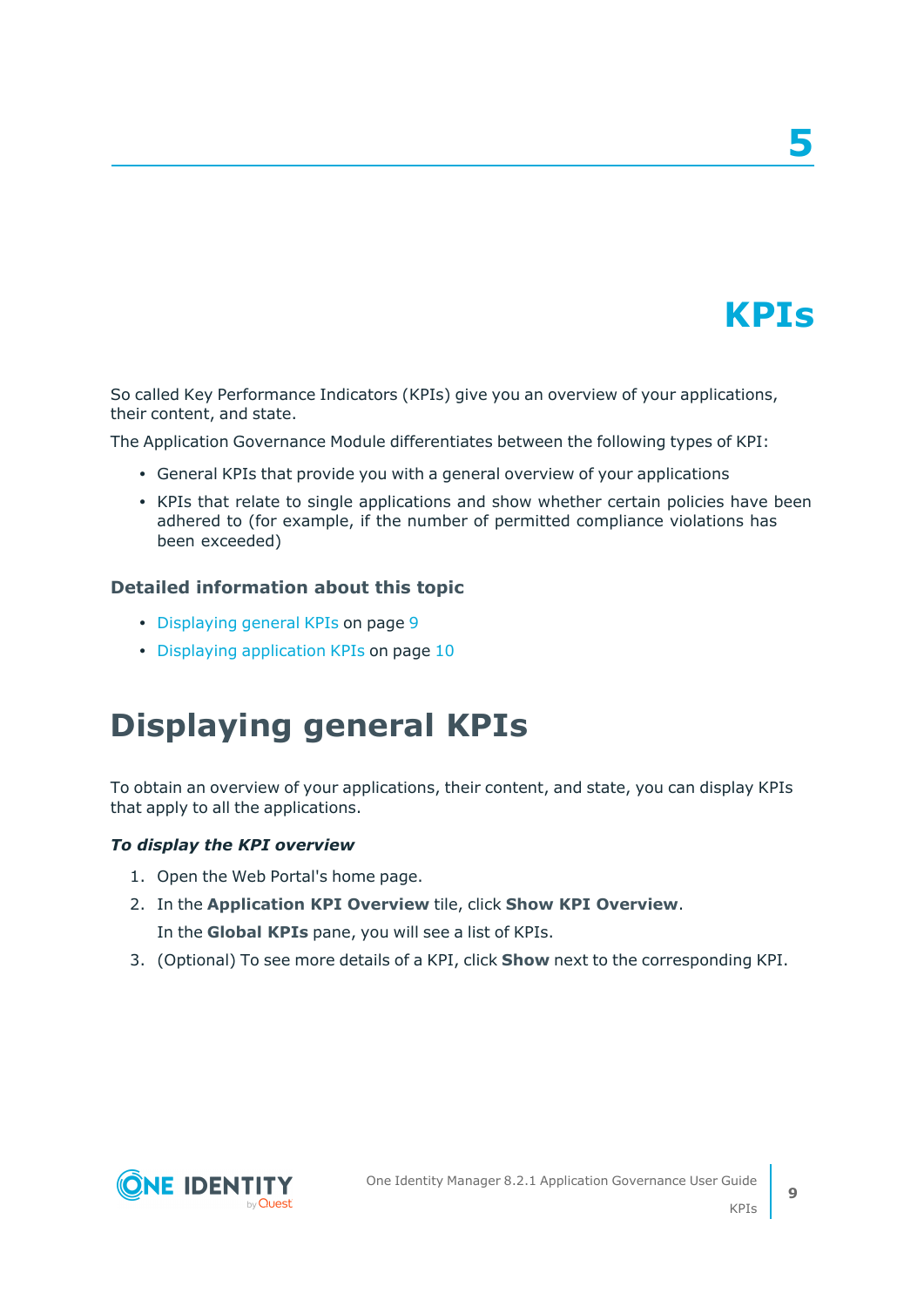# <span id="page-9-0"></span>**Displaying application KPIs**

To find out what state you applications are in, you can display KPIs at anytime. KPIs are divided into passed and failed.

#### *To display an application's KPIs*

- 1. In the menu bar, click **Data administration** > **Applications**.
- 2. On the **Applications** page, click the application whose KPIs you want to display.
- 3. On the application's overview page, click the **KPI** tab.

In the tiles, you can see which KPIs affect your application and which of them failed or passed.

4. (Optional) To display more details about KPIs, in the corresponding tile, click **Details**.

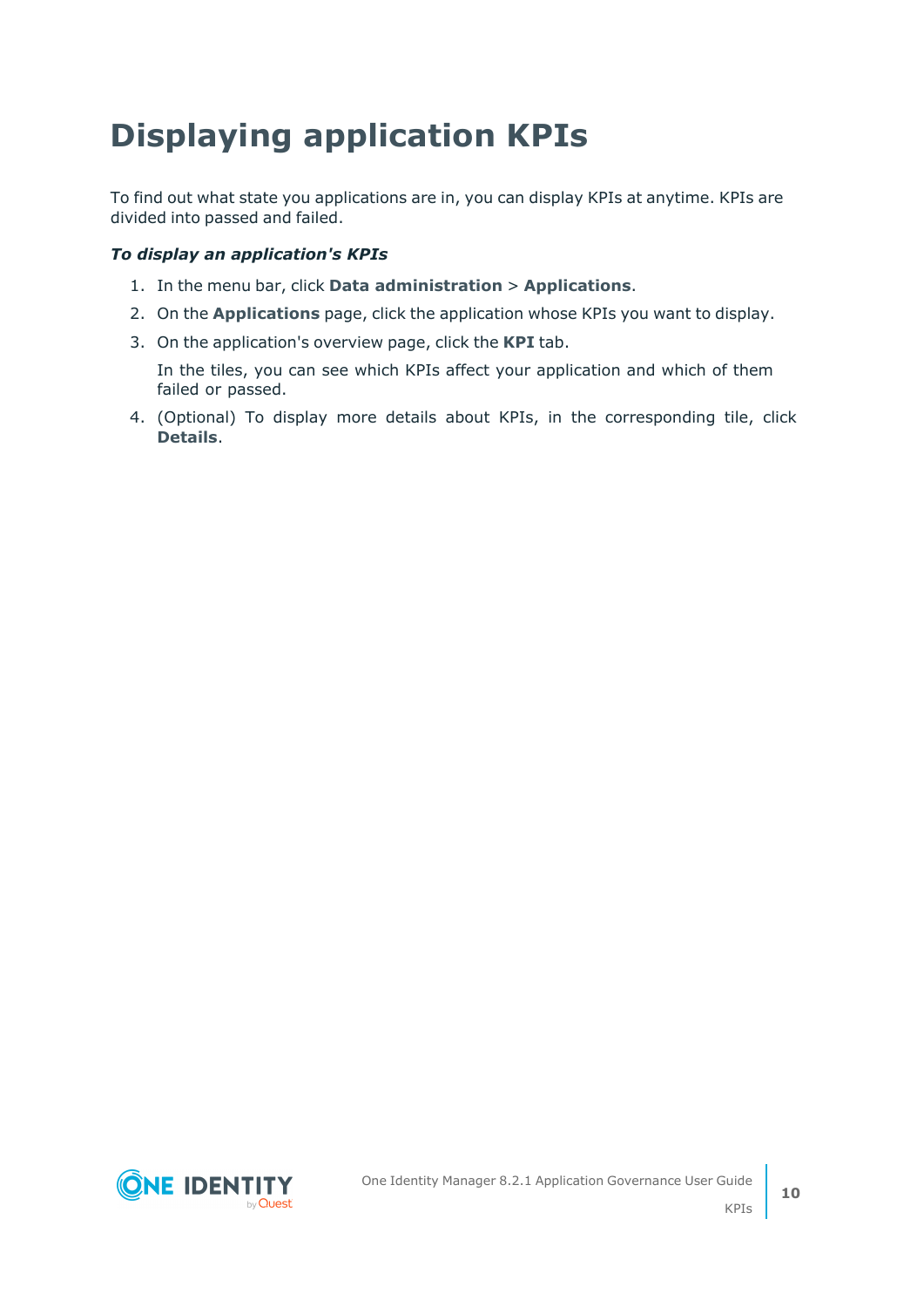# **Managing applications**

<span id="page-10-0"></span>Applications build the core of the Application Governance Module.

Employees require permissions to use applications. By using the Application Governance Module, you can quickly and simply provide permissions for making requests in the Web Portal or the IT Shop. This enables employees (for example, in the Web Portal) to see immediately which products they can request in order to use the application.

To do this you create an application, assign the relevant shop and the application entitlements to it and then publish the application (see Quick start - [onboarding](#page-5-0) [applications](#page-5-0) on page 6). By publishing an application, service items for the assigned application entitlements are created in a corresponding service category and can be requested from then on. Once an application is published, you can assign it additional application entitlements and publish those as well.

NOTE: When publishing, you are free to decide whether you want to publish the application or application entitlements immediately or at a later time.

In addition, you can cancel publication of an application and all assigned or individual application entitlements at any time so that they can no longer be requested.

#### **Detailed information about this topic**

- $\cdot$  Publishing status of [applications](#page-10-1) on page 11
- Displaying [applications](#page-11-0) on page 12
- Creating [applications](#page-13-1) on page 14
- <span id="page-10-1"></span>• Editing [applications](#page-14-0) on page 15

## **Publishing status of applications**

Applications can have different publishing statuses. Whether an application entitlement can be requested in the Web Portal depends on the status of the application entitlement and the application to which it is assigned.

TIP: Generally applies: An application entitlement can be requested as soon as it itself and the application it is assigned to have the **Publish** status.

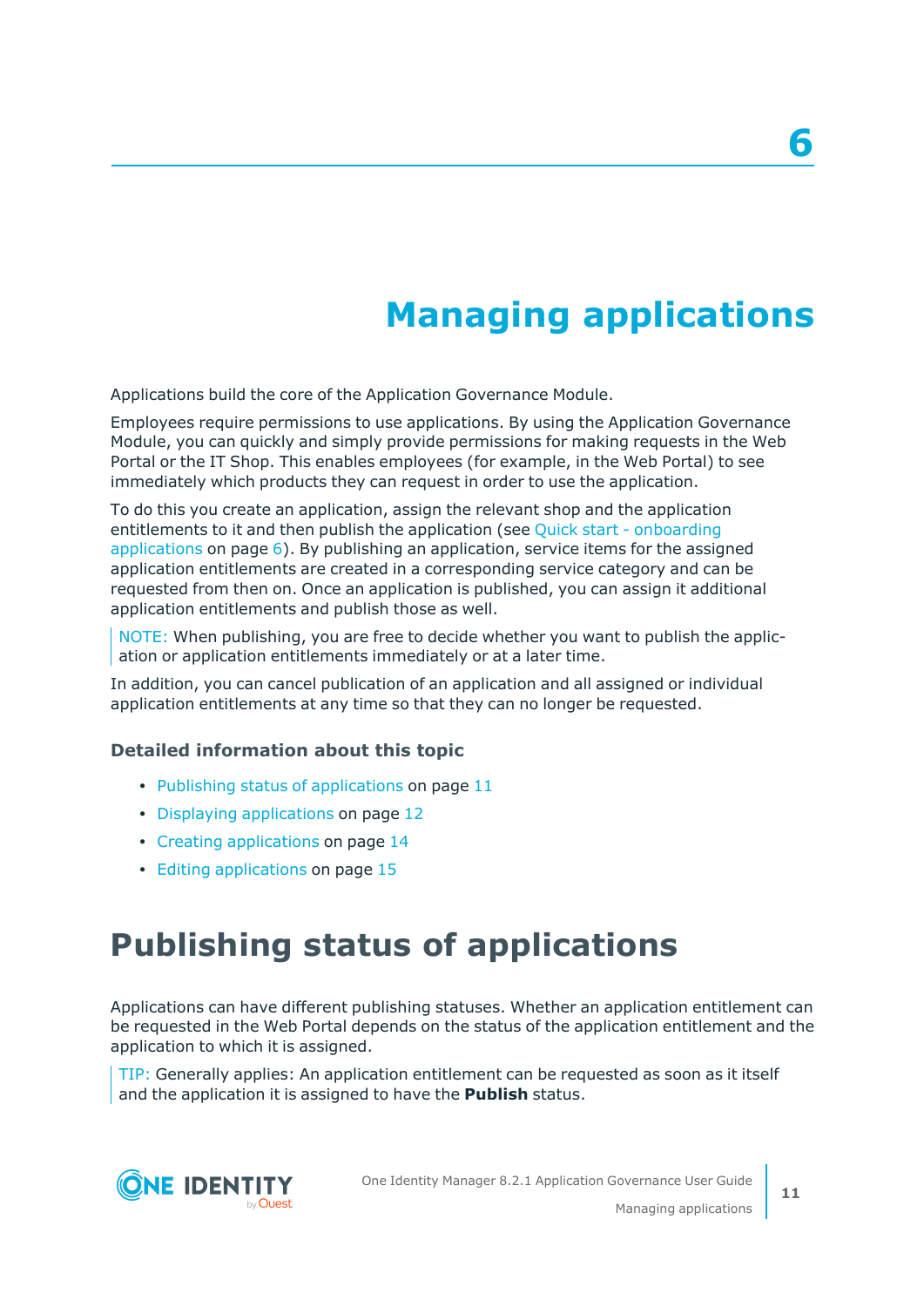The following table gives an overview of the different publishing statuses that applications, application entitlements, and their dependencies can have. This information will help you when you want to publish applications, application entitlement or make them requestable in the Web Portal.

| <b>Application</b><br>status | <b>Status</b><br>assigned<br>application<br>entitlements | <b>Request status</b>                                                                                                                                                         |
|------------------------------|----------------------------------------------------------|-------------------------------------------------------------------------------------------------------------------------------------------------------------------------------|
| Not published                | Any status                                               | Application entitlements cannot be requested<br>whatever status they have.                                                                                                    |
| Will be<br>published         | Published                                                | Application entitlements with this status can be<br>requested once the application's publishing deadline<br>has been reached.                                                 |
|                              | Not published                                            | Application entitlements with this status change to<br>Published status and can be requested once the<br>application's publishing deadline has been reached.                  |
|                              | Will be<br>published                                     | Application entitlements with this status change to<br>Published status and can be requested once the<br>application's and their own publishing deadline has<br>been reached. |
| Published                    | Published                                                | Application entitlements with this status can be<br>requested.                                                                                                                |
|                              | Will be<br>published                                     | Application entitlements with this status change to<br>Published status and can be requested once their<br>publishing deadline has been reached.                              |
|                              | Not published                                            | Application entitlements with this status cannot be<br>requested.<br>Once these application entitlements have been<br>published, they can be requested.                       |

| Table 1: Status and dependencies of applications and application entitlements |  |  |
|-------------------------------------------------------------------------------|--|--|
|-------------------------------------------------------------------------------|--|--|

#### **Related topics**

- Publishing [applications](#page-21-0) on page 22
- Publishing application [entitlements](#page-19-0) on page 20

# <span id="page-11-0"></span>**Displaying applications**

You can get an overview of your applications and their details at any time.

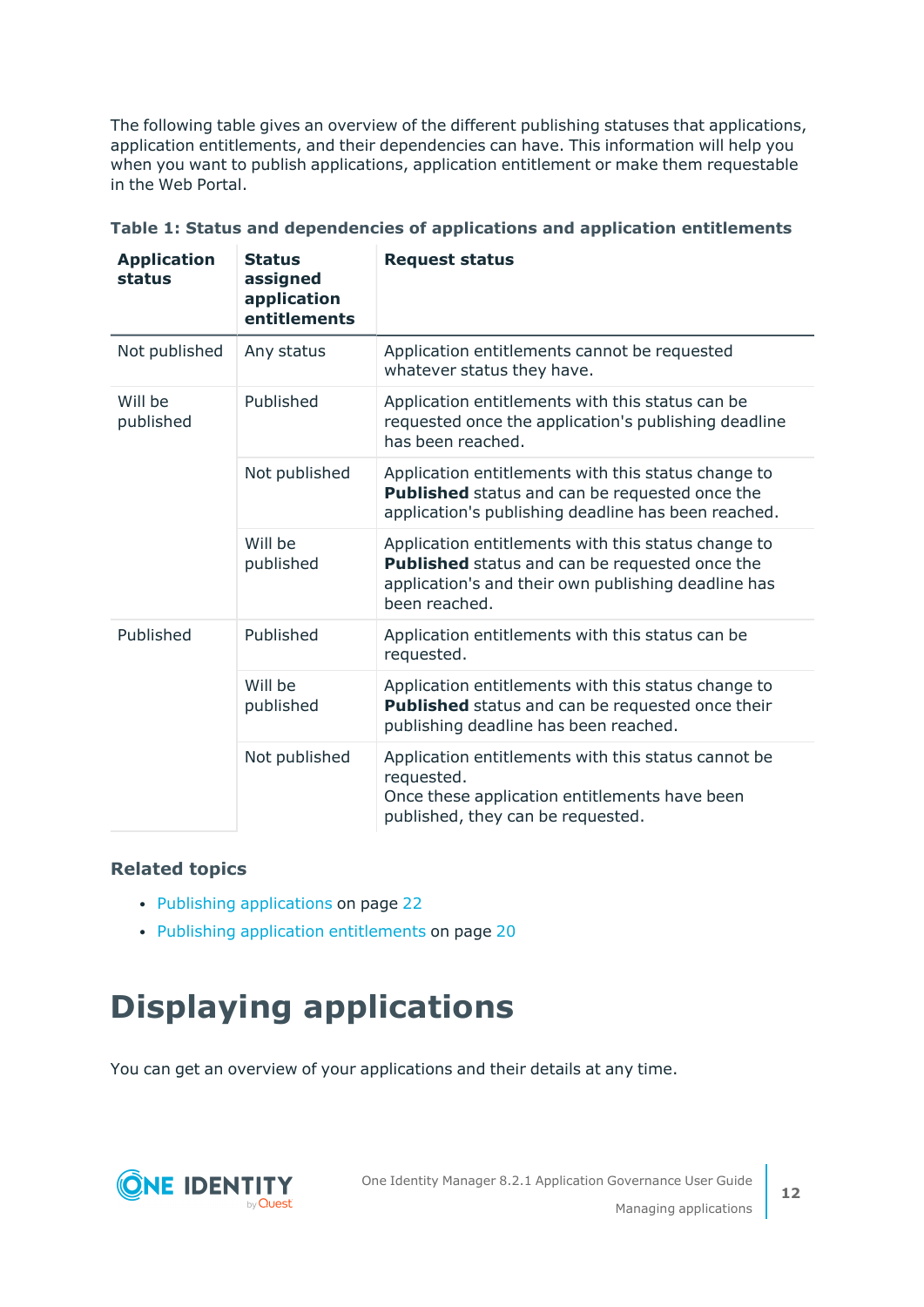#### *To display an application*

- 1. In the menu bar, click **Data administration** > **Applications**.
- 2. (Optional) On the **Applications** page, in the **Search** field, enter the name or partial name of the application you want to display and press enter.
- 3. (Optional) To only show applications do not conform to KPI requirements, select the check box next to **Only show applications with KPI issues**. For example, it shows applications that have caused too many compliance violations.
- 4. Click on the application you want to show.

On the **Details** tab, you can see all the general data, publishing status, publishing progress, and all additional details about the application. You can also edit the application here or display more information.

#### **Detailed information about this topic**

- Displaying application [HyperViews](#page-12-0) on page 13
- $\cdot$  Displaying application [entitlements](#page-12-1) of applications on page 13
- Displaying identities with application access to application [entitlements](#page-13-0) on page 14
- $\cdot$  Publishing status of [applications](#page-10-1) on page 11
- Displaying [application](#page-9-0) KPIs on page 10

## <span id="page-12-0"></span>**Displaying application HyperViews**

To quickly grasp your applications' dependencies and relationships, you can display data about your applications in a HyperView at any time.

#### *To display an application's data in a HyperView*

- 1. In the menu bar, click **Data administration** > **Applications**.
- 2. On the **Applications** page, click the application whose HyperView you want to display.
- <span id="page-12-1"></span>3. On the application's overview page, click the **Info** tab.

## **Displaying application entitlements of applications**

To obtain an overview of your applications and their content, you can display the assigned application entitlements at any time.

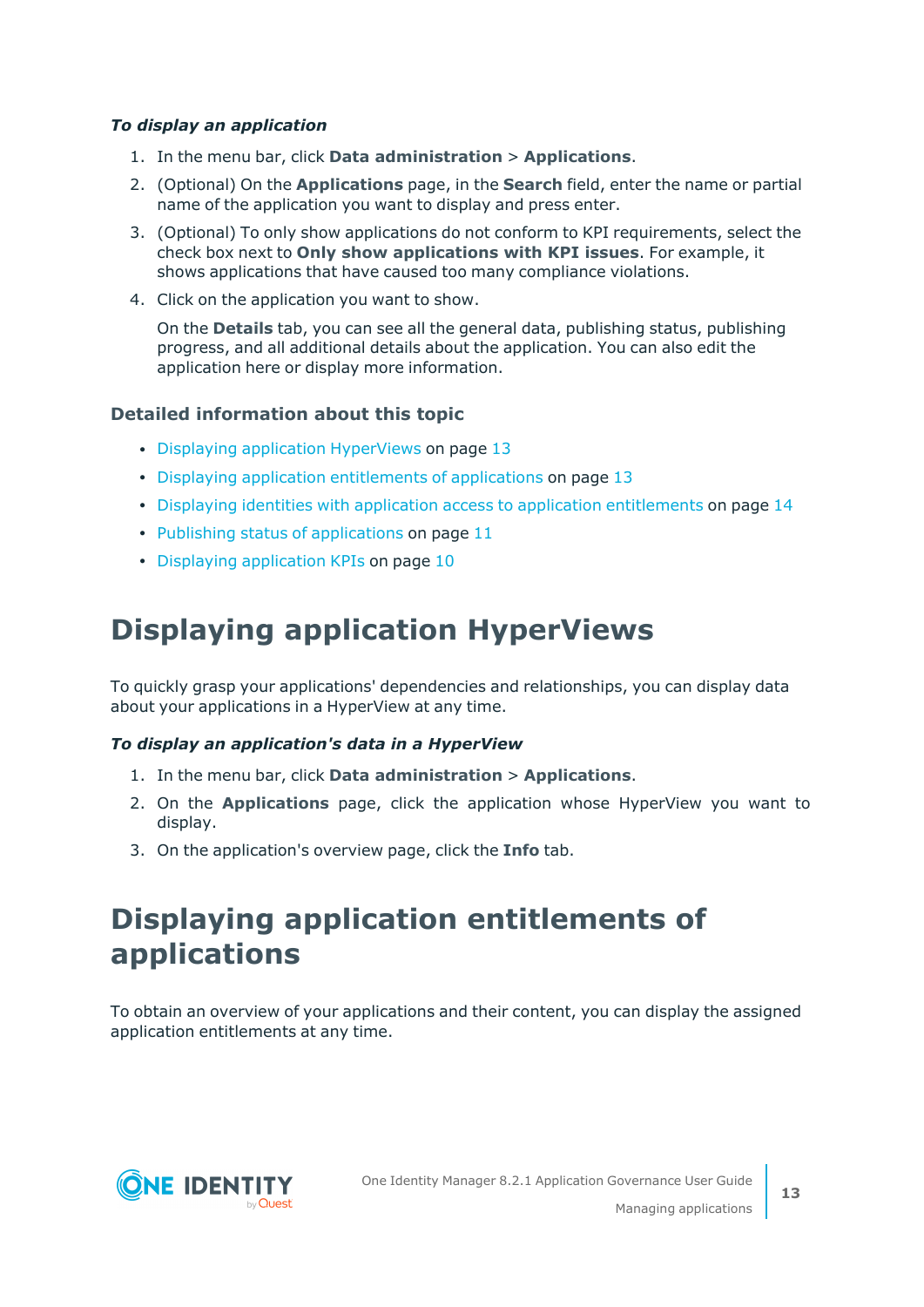#### *To display an application's application entitlements*

- 1. In the menu bar, click **Data administration** > **Applications**.
- 2. On the **Applications** page, click the application whose application entitlements you want to display.
- 3. On the application overview page, click the **Application entitlements** tab.
- 4. (Optional) To display the application entitlements as tiles, on the **Application entitlements** tab, click **III** (Tiles).

## <span id="page-13-0"></span>**Displaying identities with application access to application entitlements**

For each application, you can display that identities that have access to the application entitlements of a business application. In this way, you can ensure that no one has unauthorized access to business applications or the associated application entitlements.

#### *To identities with application access to application entitlements*

- 1. In the menu bar, click **Data administration** > **Applications**.
- 2. On the **Applications** page, click the application you want to validate.
- 3. On the application's overview page, click the **Identities With Access** tab.
- 4. (Optional) To view which application entitlements an identity has access to, click **Details** in the corresponding tile.

## <span id="page-13-1"></span>**Creating applications**

The first step in the onboarding process for an application involves creating a new application. After that, you can assign application entitlements (see Assigning [entitlements](#page-16-0) to [applications](#page-16-0) on page 17 and IT Shop) and publish them in the Web Portal (see [Publishing](#page-21-0) [applications](#page-21-0) on page 22 and Publishing application [entitlements](#page-19-0) on page 20).

#### *To create a new application*

- 1. In the menu bar, click **Data administration** > **Applications**.
- 2. On the **Applications** page, click  $+$  (**Create**).
- 3. On the **Create Application** page, enter the following information about the new application:
	- **Application**: Enter the name of the application.
	- **Description**: Enter a description for the application. For example, where and for what the application will be use.

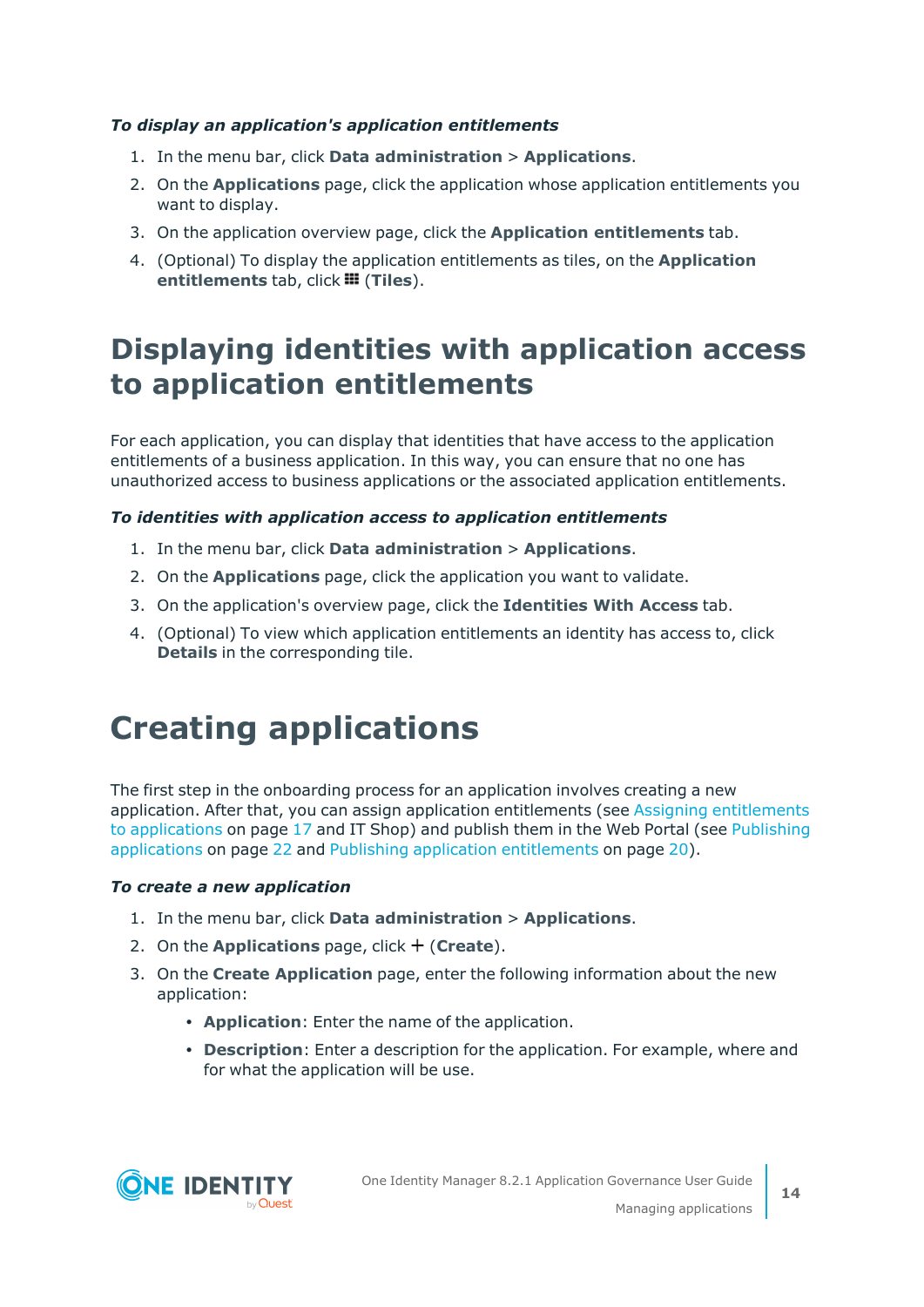<sup>l</sup> **Service Category**: (Optional) Click **Assign** and then the service category that you want to assign to the application.

To create a new service category with the same name as the application, leave this field empty.

Under this category, employees can find all associated products available to be requested in, for example, the Web Portal.

**Manager:** (Optional) Select a manager for the application. This manager is responsible for the application and can manage the application.

TIP: You can enter part of an employee's name to filter the list and then select one of the suggested names.

- <sup>l</sup> **Owner (application role)**: (Optional) Click **Assign** and then the application role whose members can manage the application.
- 4. (Optional) In the **Icon** field, click **Add** and perform the following:
	- a. In the **Edit Application Icon** dialog, click one of the suggested icons or click **Upload Image** and load an image (in png format) from your hard disk.
	- b. Click **Save**.
- 5. In the **Create Application** pane, click **Save**.

This creates the application. Now you can edit the application to configure more settings and to assign application entitlements.

#### **Related topics**

- $\cdot$  Editing [applications](#page-14-0) on page 15
- Assigning [entitlements](#page-16-0) to applications on page 17

## <span id="page-14-0"></span>**Editing applications**

To make changes to existing applications, you can edit them at any time. If you edit an application, you can change some properties directly, such as assigning an to the application.

You can also assign and publish application entitlements and then unassign and unpublish them again.

#### *To edit application properties*

- 1. In the menu bar, click **Data administration** > **Applications**.
- 2. On the **Applications** page, click the application you want to edit.
- 3. On the application's overview page, click the **Details** tab.
- 4. On the **Details** tab, next to **General**, click **Edit**.
- 5. In the **Edit Application** pane, change any application data required:

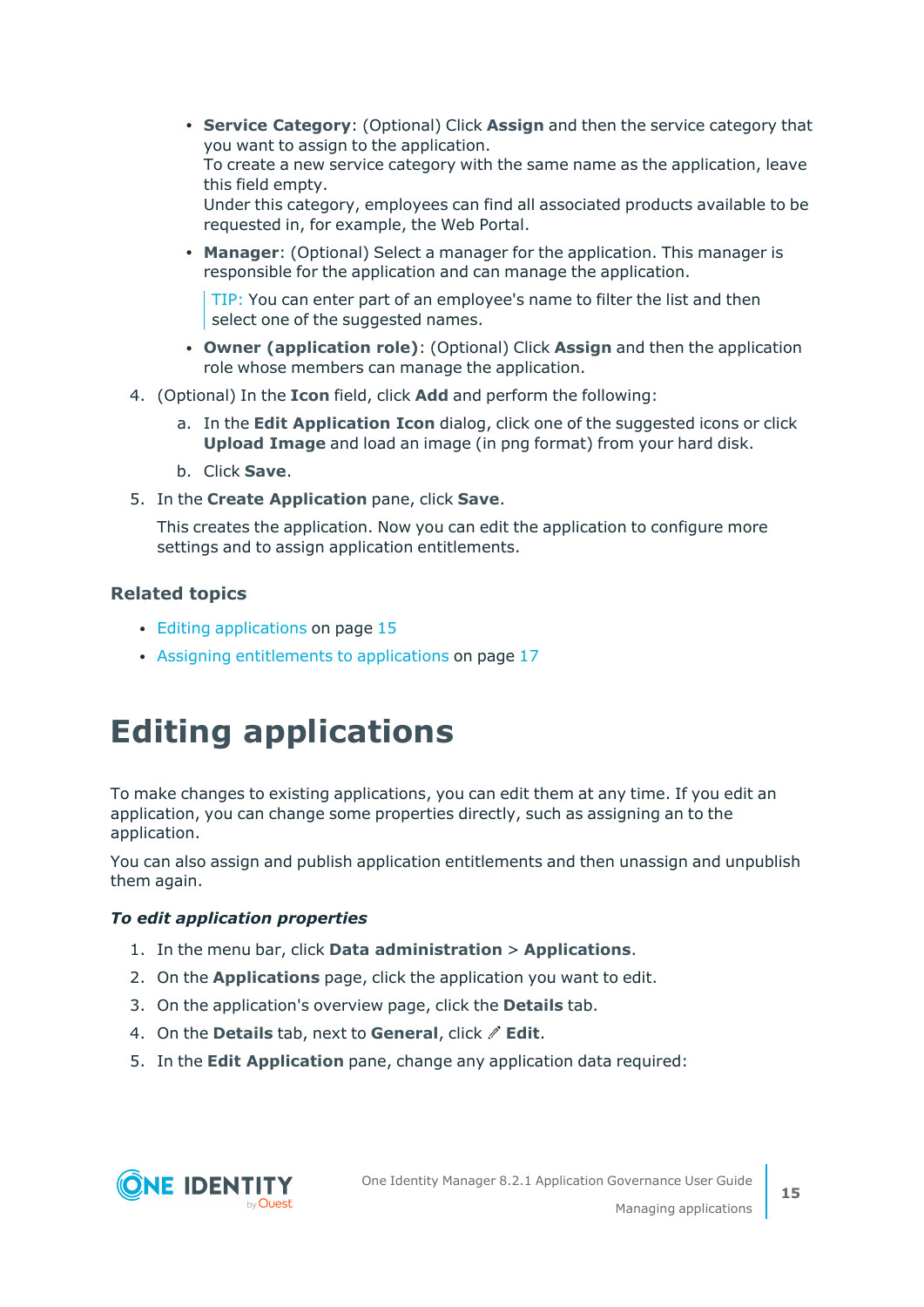- <sup>l</sup> (Optional) Under **Icon**, click **Add**/**Change** and perform the following:
	- 1. In the **Edit Application Icon** dialog, click one of the suggested icons or click **Select image** and load an image (in PNG format) from your hard disk.
	- 2. Click **Save**.
- **Application**: Enter the name of the application.
- **Description**: Enter a description for the application. For example, where and for what the application will be use.
- **Manager**: Select a manager for the application. This manager is responsible for the application and can manage the application.

TIP: You can enter part of an employee's name to filter the list and then select one of the suggested names.

- **Owner (application role):** Select the application role whose members can configure the application.
- <sup>l</sup> **Approver (application role)**: Select an approver application role. If an employee requests one of the application's application entitlements, the members of this application role make the approval decision about the request (if the **BE - Approver of a business application** approval procedure is used).
- <sup>l</sup> **IT Shop structures**: Select the shop that you want to publish the application in.
- 6. Enter more details in the following fields. These field only serve to provide information and do not have any functionality:
	- <sup>l</sup> **Applications: user account assignments**: Select the user accounts used by the application. Perform the following actions as well:
		- 1. Click **Assign**/**Change** next to the field.
		- 2. In the **Edit User Accounts** pane, set the check box next to the respective user account.
		- 3. Click **Apply**.
	- **Environment**: Select the application's environment.
	- <sup>l</sup> **Web page**: Enter a URL for the application. Use the following format: **https://www.example.com** or **http://www.example.com**.
	- <sup>l</sup> **Integrated authentication**: Check this box if the application uses integrated authentication. Also enter the **Authentication directory service**.
	- **Authentication directory service:** Select the authentication directory service used by the application.
	- <sup>l</sup> **Federation enabled**: Check this box if the application supports federations.
	- **Multi-factor authentication**: Check this box if the application supports multi-factor authentication.
	- **Single sign-on**: Check this box if the application supports single sign-on.

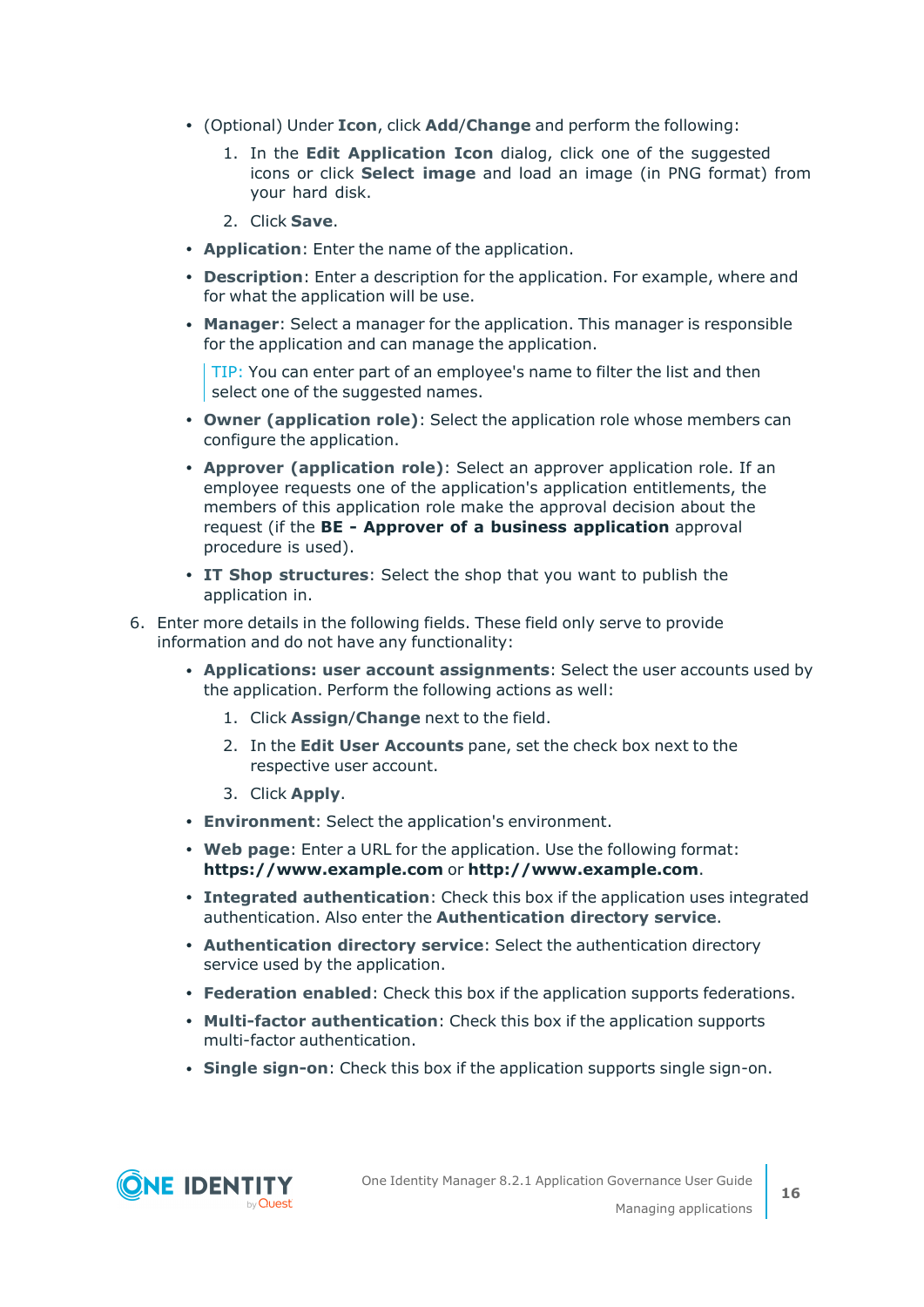- <sup>l</sup> **Redirection URL**: Enter a URL for forwarding to a login with single sign-on. Use the following format: **https://www.example.com** or **http://www.example.com**.
- <sup>l</sup> **Number of purchased items**: Enter how many licenses have been purchased for the application.
- <sup>l</sup> **Risk index**: Enter the application's risk index. The higher this value is, the higher the risk of requests for application objects.
- <sup>l</sup> **Functional area**: Select the functional area the application belongs to. Perform the following actions to do this:
	- 1. Click **Assign**/**Change** next to the field.
	- 2. In the **Edit Functional Area** pane, click the respective functional area.
- **Date of next attestation**: Enter the date to attest the application. Click (**Calendar**) to do this and use the date picker to select the date.
- 7. Click **Save**.

#### **Detailed information about this topic**

- Assigning [entitlements](#page-16-0) to applications on page 17
- $\cdot$  Unassigning application [entitlements](#page-17-0) on page 18
- Publishing application [entitlements](#page-19-0) on page 20
- [Unpublishing](#page-20-0) application entitlements on page 21
- Editing application [entitlements](#page-18-0) on page 19

## <span id="page-16-0"></span>**Assigning entitlements to applications**

If an application is going to need entitlements at some point or they should be requestable, you must assign them to the application. You can publish these application entitlements later to make them requestable.

#### *To assign an entitlement to an application*

- 1. In the menu bar, click **Data administration** > **Applications**.
- 2. On the **Applications** page, click the application to which you want to assign an application entitlement.
- 3. On the application overview page, click the **Application entitlements** tab.
- 4. On the **Application entitlements** tab, perform one of the following actions:
	- If the application has not yet been assigned application entitlements, click **Assign application entitlement**.
	- If the application has already been assigned application entitlements, click **Assign**.

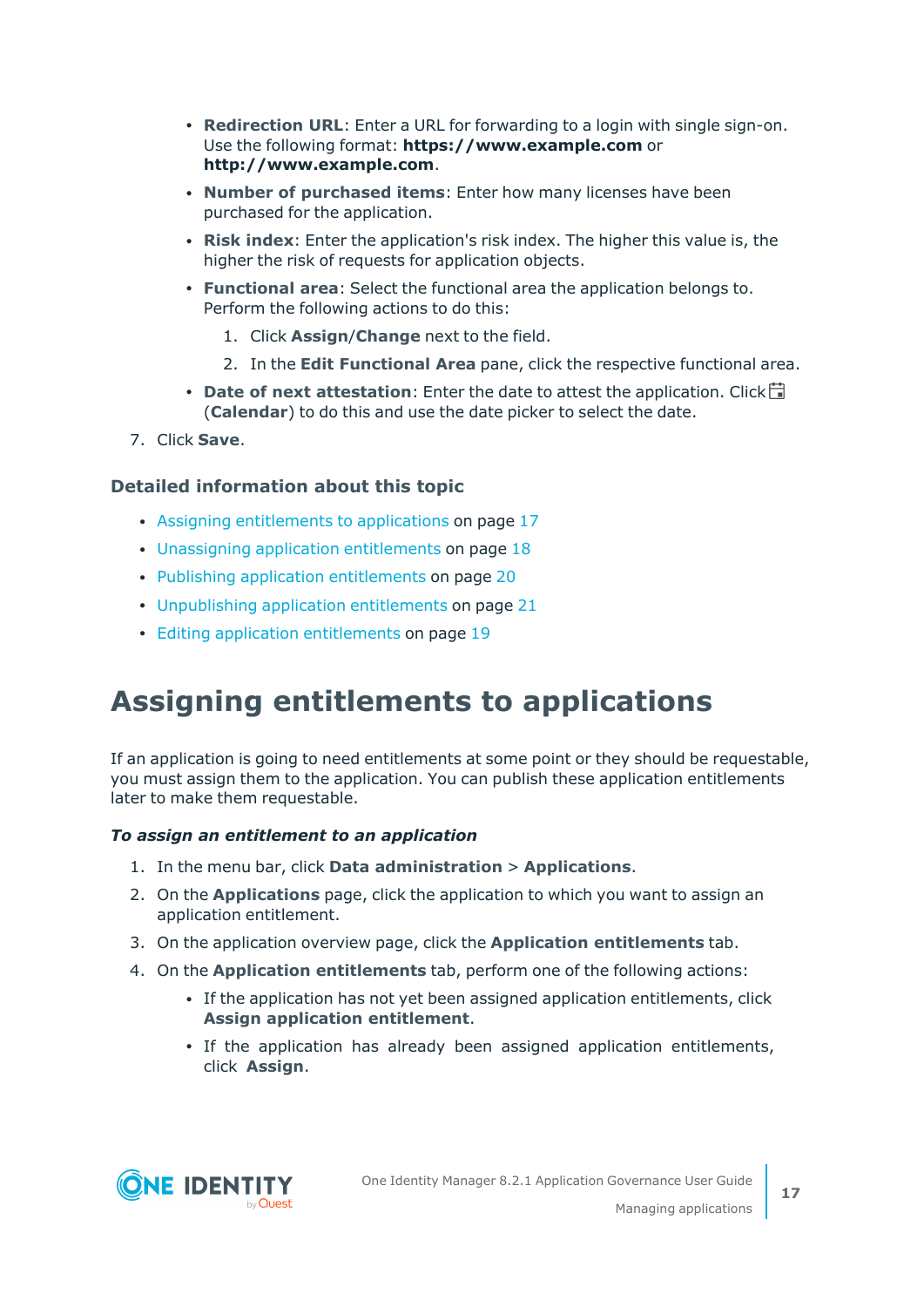- 5. In the **Application entitlements assigned** pane, in the **Type** menu, select the type of application entitlement you want to assign to the application.
- 6. Select the check box next to the application entitlement that you want to assign to the application.

TIP: To select all the application entitlements listed, select the check box at the top of the list.

7. Click **Assign**.

#### *To merge multiple application entitlements into one system role and then assign it to the application*

- 1. In the menu bar, click **Data administration** > **Applications**.
- 2. On the **Applications** page, click the application to which you want to assign an application entitlement.
- 3. On the application overview page, click the **Application entitlements** tab.
- 4. On the **Application entitlements** tab, perform one of the following actions:
	- If the application has not yet been assigned application entitlements, click **Assign application entitlement**.
	- If the application has already been assigned application entitlements, click **Assign**.
- 5. In the **Application entitlements assigned** pane, in the **Type** menu, select the type of application entitlement you want to assign to the application.
- 6. Select the check box next to the application entitlements that you want to merge into a system role.

TIP: To select all the application entitlements listed, select the check box at the top of the list.

- 7. Click **Merge Application Entitlements Into System Role**.
- 8. Perform one of the following actions:
	- To merge the application entitlements into a new system role, enable the **Create new system role** option, enter a name for the new system role in the **Name** input field, and click **Create new system role**.
	- To merge the application entitlements into an existing system role, enable the **Add to existing system role** option, click the appropriate system role, and click **Add to system role**.

## <span id="page-17-0"></span>**Unassigning application entitlements**

If application entitlements that are assigned to an application, are not required anymore, you can remove them from the application at anytime.

NOTE: If a application entitlements has already been published, it is unpublished at the same time and requests associated with it are canceled.

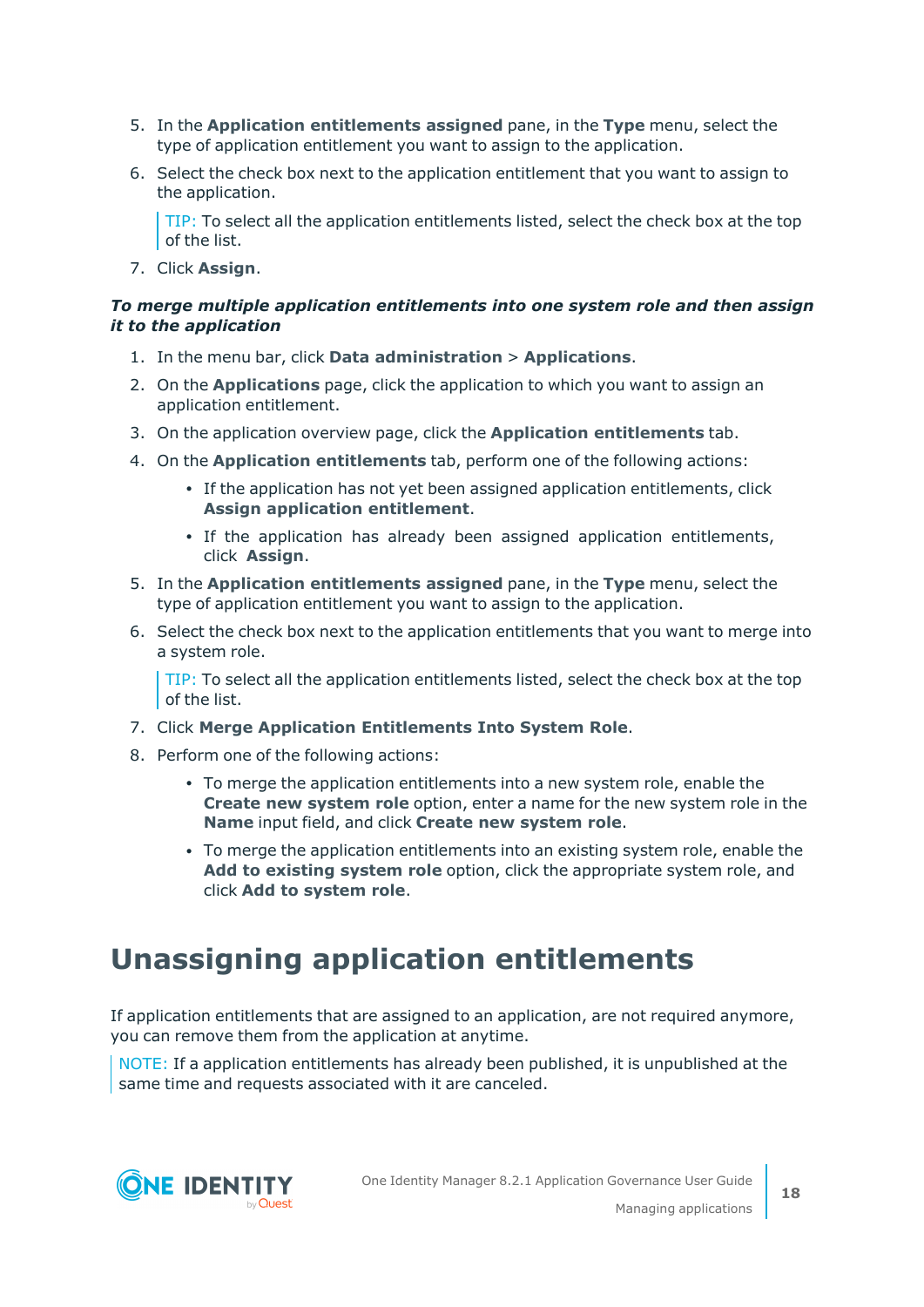#### *To unassign an application entitlement*

- 1. In the menu bar, click **Data administration** > **Applications**.
- 2. On the **Applications** page, click the application from which you want to remove an assignment.
- 3. On the application overview page, click the **Application entitlements** tab.
- 4. On the **Application entitlements** tab, select the check box in front of the application entitlements you want to publish.

TIP: To select all the application entitlements listed, select the check box at the top of the list.

- 5. Click **Unassign**.
- <span id="page-18-0"></span>6. In the **Unassign Application Entitlement** dialog, click **Unassign**.

## **Editing application entitlements**

To add additional data to application entitlements, you can edit them at anytime. For example, you can specify request properties, tags, product owners, or request approvers.

#### *To edit an application entitlement*

- 1. In the menu bar, click **Data administration** > **Applications**.
- 2. On the **Applications** page, click the application that is assigned the application entitlement you want to edit.
- 3. On the application overview page, click the **Application entitlements** tab.
- 4. On the **Application entitlements** tab, click the application entitlement you want to edit.
- 5. In the **Edit Application** pane, change any application entitlement data required:
	- <sup>l</sup> **Application entitlement**: Enter a name for the application entitlement.
	- **Description**: Enter a description of the application entitlement. For example, enter here what the application entitlement is used for.
	- <sup>l</sup> **Product owner**: The members of this application role can edit the main data of the application entitlement and be used as approvers in approval procedures for application entitlement requests.

If no product owner is assigned, the product owner of the assigned service category is determined by template.

To assign or change an application role, perform the following:

- 1. Click **Assign**/**Change**.
- 2. In the **Product owner** pane, click the application role.
- <sup>l</sup> **Additional approver**: Members of this application role or business role can make approval decisions about this application entitlement request (if the **BE -**

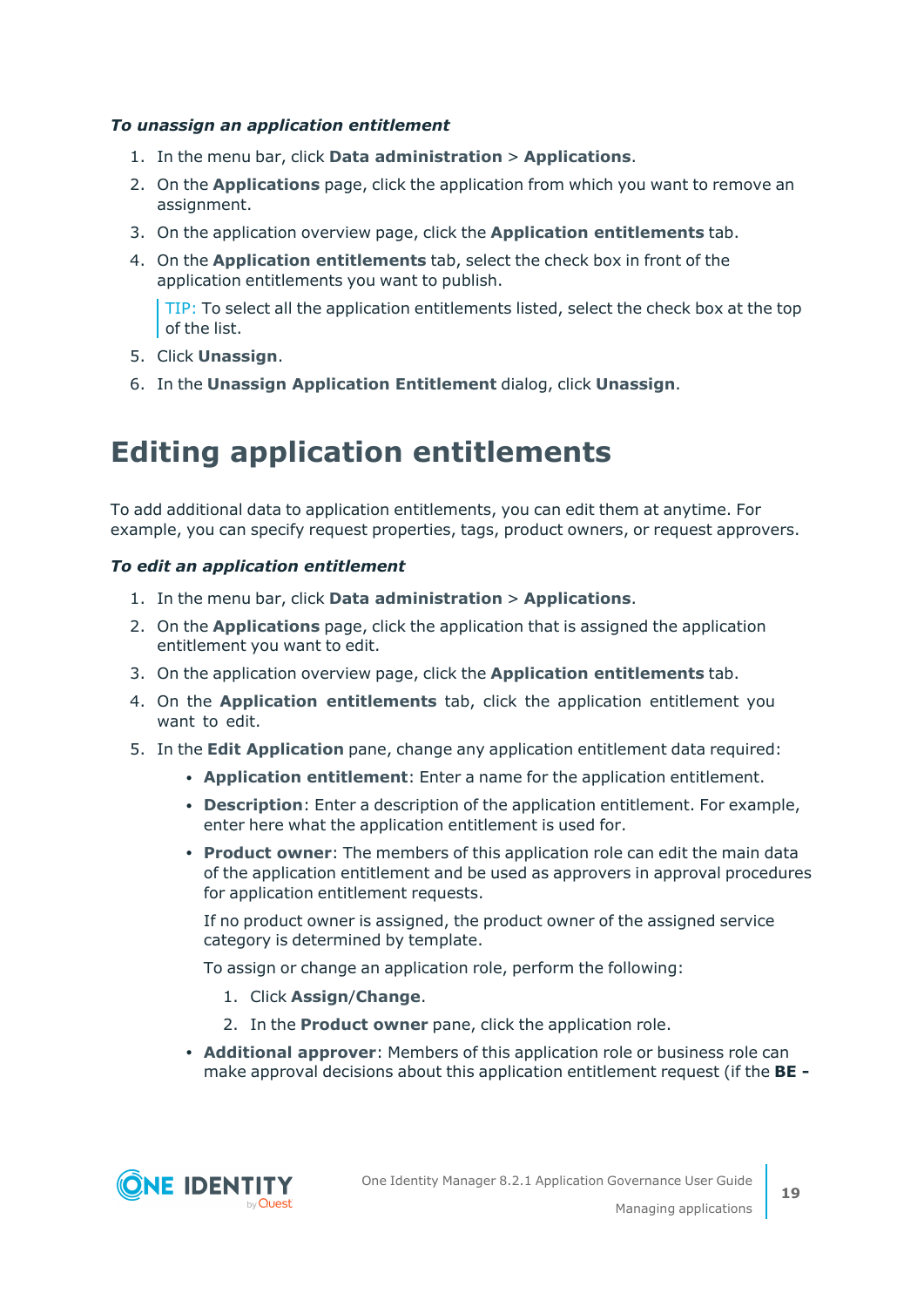**Application approvers** approval procedure is used).

To assign or change an application role, perform the following:

- 1. Click **Assign**/**Change**.
- 2. In the pane, enable the **Application role** or the **Business role** option.
- 3. Click the application role or business role.
- <sup>l</sup> **Tags**: Enter keywords for the application entitlement and press the Enter key.

Use tags to find products faster in the Web Portal search. In this way, you can find products not just with their names but by using other keywords.

- **Approval policy**: Select the approval policy for determining the approvers if a application entitlement is requested.
- **Terms of use**: Select the terms of use that apply to this application entitlement.

Terms of use that explain conditions of use for a product can be stored for individual service items (for example, software license conditions). When someone requests this product, the requester, and request recipient must accept the terms of use before the request can be finalized.

**Request property:** Select the request properties of the application entitlement. If you do not select any request properties, the request properties of the associated service category are used.

Requests can be given additional information though product-specific request properties such as the specific details of a product, its size, or color. A request property gathers all additional features together that can be given when requesting a product.

- <sup>l</sup> **Web page**: Enter the URL under which you can find more information about the application entitlement. Use the following format: **https://www.example.com** or **http://www.example.com**.
- <sup>l</sup> **Approval by multi-factor authentication**: Check this box to specify that approvals of requests of this application entitlement require multi-factor authentication (such as Starling 2FA).
- <span id="page-19-0"></span>6. Click **Save**.

### **Publishing application entitlements**

To make applications' application entitlements available for requesting in the Web Portal, you must publish them.

NOTE: You must publish the application first (see Publishing [applications](#page-21-0) on page 22).

You can assign more application entitlements to a published application at anytime and publish them.

For more information, see Publishing status of [applications](#page-10-1) on page 11.

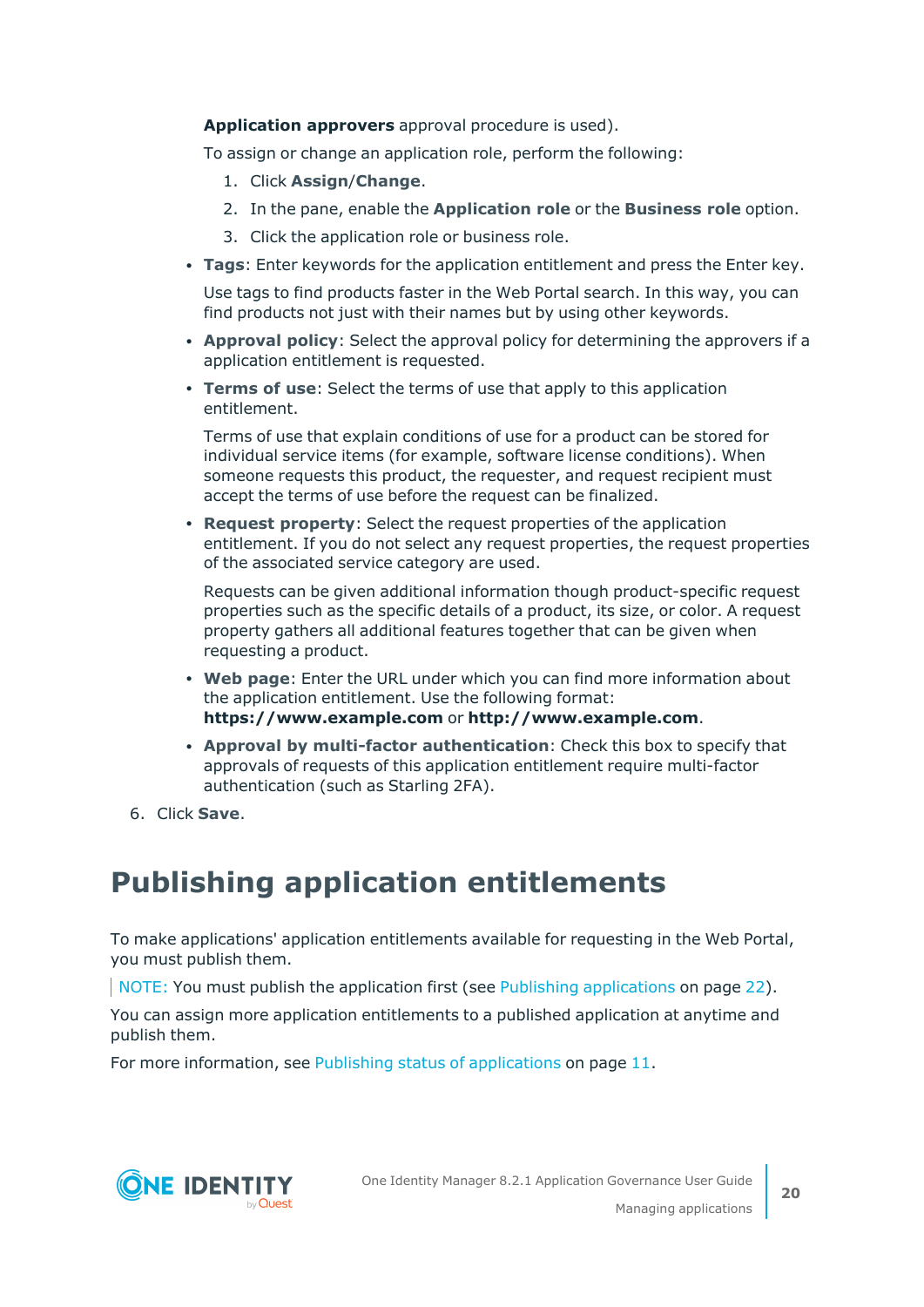TIP: If you want to publish application entitlements on a specific date for applications that are not published yet, continue as described below. Ensure that the application is published by this time as well.

NOTE: Application entitlements that are already published although the application is not published yet, are labeled respectively.

NOTE: If the application has not been assigned a shop, you cannot publish the application entitlements. To assign a shop to an application, edit the application and assign the corresponding shop (see Editing [applications](#page-14-0) on page 15).

#### *To publish an application entitlement*

- 1. In the menu bar, click **Data administration** > **Applications**.
- 2. On the **Applications** page, click the application whose application entitlement you want to publish.
- 3. On the application overview page, click the **Application entitlements** tab.
- 4. On the **Application Permissions** tab, select the check box in front of the application entitlements you want to publish.

TIP: To select all the application entitlements listed, select the check box at the top of the list.

- 5. Click **Publish**.
- 6. In the **Publish Application Entitlement** dialog, do one of the following:
	- <sup>l</sup> To publish an application entitlement immediately, enable the **Now** option.
	- To publish the application entitlement later, enable the **Later** option, click  $\blacksquare$ (**Calendar**) and select a publishing date.
- <span id="page-20-0"></span>7. Click **Publish**.

## **Unpublishing application entitlements**

To prevent applications' application entitlements from being requested, you can unpublish application entitlements at anytime.

Application entitlements that have already been assigned or requested stay the same.

#### *To unpublish an application entitlement*

- 1. In the menu bar, click **Data administration** > **Applications**.
- 2. On the **Applications** page, click the application that you want to unpublish.
- 3. On the application overview page, click the **Application entitlements** tab.
- 4. On the **Application entitlements** tab, select the check box in front of the application entitlement you want to unpublish.

TIP: To select all the application entitlements listed, select the check box at the top of the list.

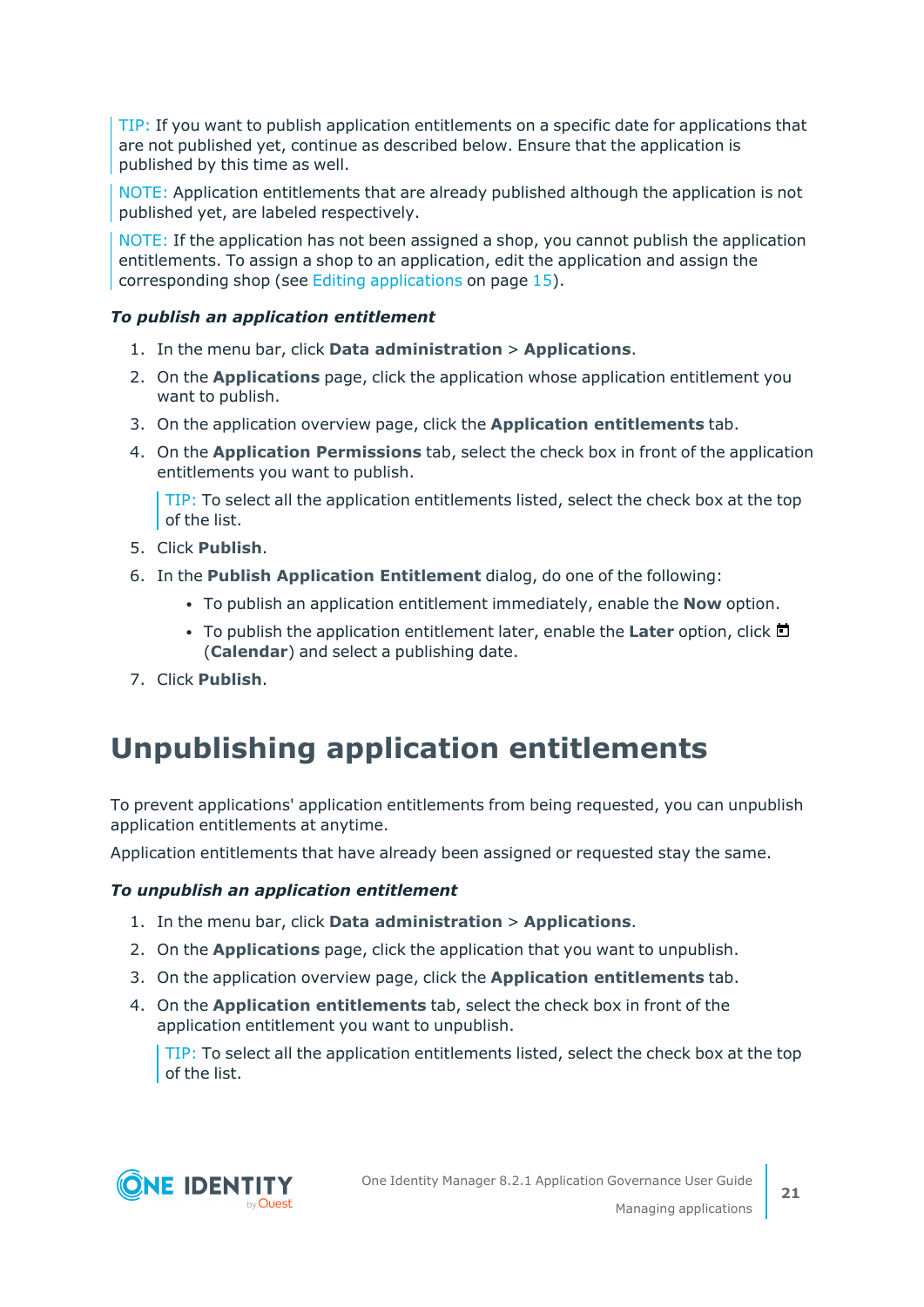- 5. Click **Unpublish**.
- <span id="page-21-0"></span>6. In the **Unpublish Application Entitlement** dialog, click **Unpublish**.

## **Publishing applications**

To make applications' application entitlements available for requesting in the Web Portal, you can publish applications at anytime.

Application entitlements that already have a publishing date are not published until that date. For more information, see Publishing status of [applications](#page-10-1) on page 11.

#### *To publish an application*

- 1. In the menu bar, click **Data administration** > **Applications**.
- 2. On the **Applications** page, click the application you want to publish.
- 3. On the application's overview page, click the **Details** tab.
- 4. On the **Details** tab, click (**Actions**) > **Publish**.
- 5. In the **Publish application** dialog, do one of the following:
	- **To publish an application immediately, enable the <b>Now** option.
	- To publish the application later, enable the **Later** option, click **□** (**Calendar**) and select a publishing date.
- <span id="page-21-1"></span>6. Click **Publish**.

## **Unpublishing applications**

To prevent applications' application entitlements from being published, you can unpublish them at anytime.

Applications' application entitlements that you unpublish cannot be requested anymore. Application entitlements that have already been assigned or requested stay the same.

#### *To unpublish an application*

- 1. In the menu bar, click **Data administration** > **Applications**.
- 2. On the **Applications** page, click the application you want to unpublish.
- 3. On the application's overview page, click the **Details** tab.
- 4. On the **Details** tab, click (**Actions**) > **Unpublish**.
- 5. In the **Unpublish application** dialog, click **Unpublish**.

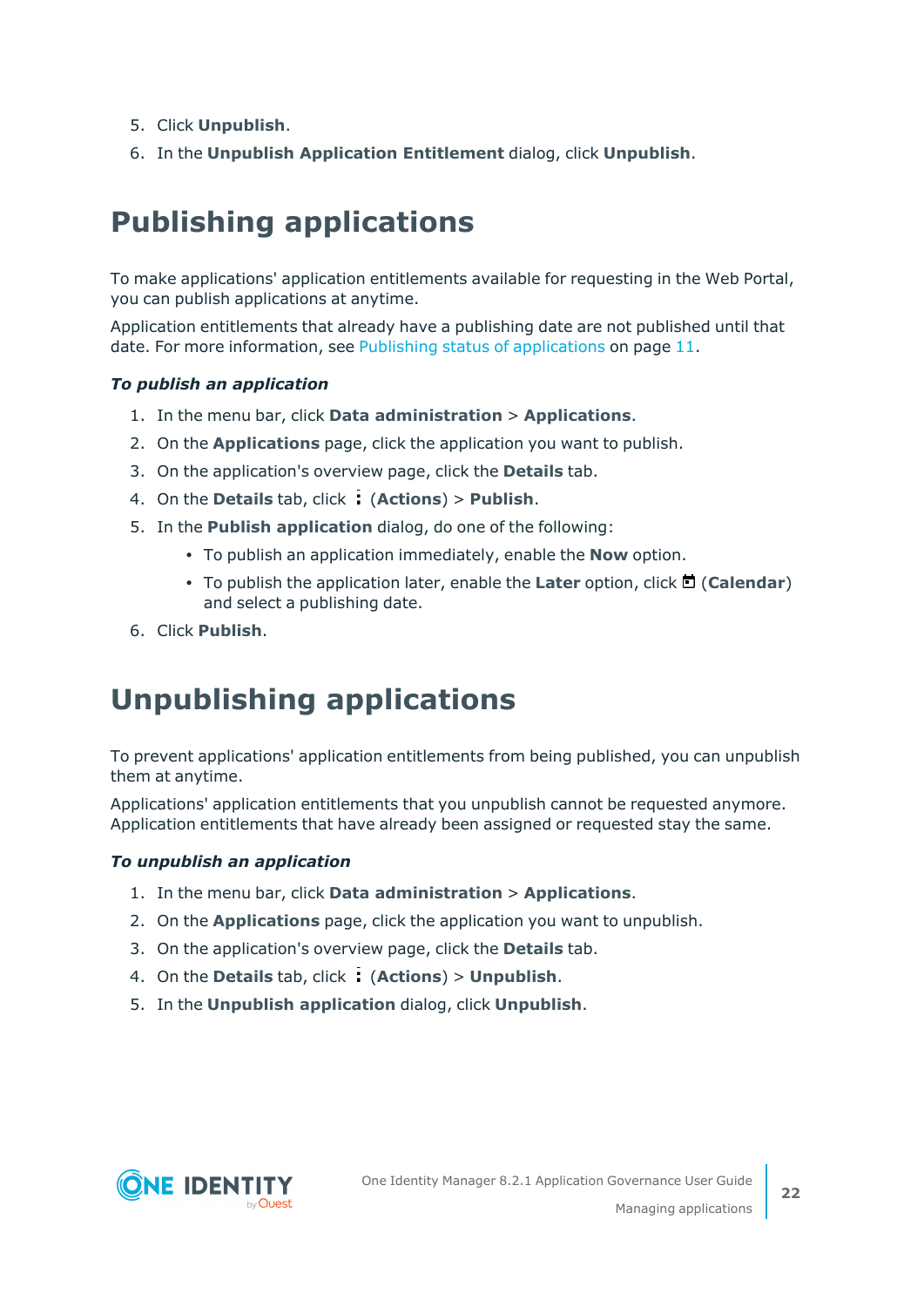<span id="page-22-0"></span>One Identity solutions eliminate the complexities and time-consuming processes often required to govern identities, manage privileged accounts and control access. Our solutions enhance business agility while addressing your IAM challenges with on-premises, cloud and hybrid environments.

# <span id="page-22-1"></span>**Contacting us**

For sales and other inquiries, such as licensing, support, and renewals, visit [https://www.oneidentity.com/company/contact-us.aspx.](https://www.oneidentity.com/company/contact-us.aspx)

## <span id="page-22-2"></span>**Technical support resources**

Technical support is available to One Identity customers with a valid maintenance contract and customers who have trial versions. You can access the Support Portal at [https://support.oneidentity.com/.](https://support.oneidentity.com/)

The Support Portal provides self-help tools you can use to solve problems quickly and independently, 24 hours a day, 365 days a year. The Support Portal enables you to:

- Submit and manage a Service Request
- View Knowledge Base articles
- Sign up for product notifications
- Download software and technical documentation
- View how-to videos at [www.YouTube.com/OneIdentity](http://www.youtube.com/OneIdentity)
- Engage in community discussions
- Chat with support engineers online
- View services to assist you with your product

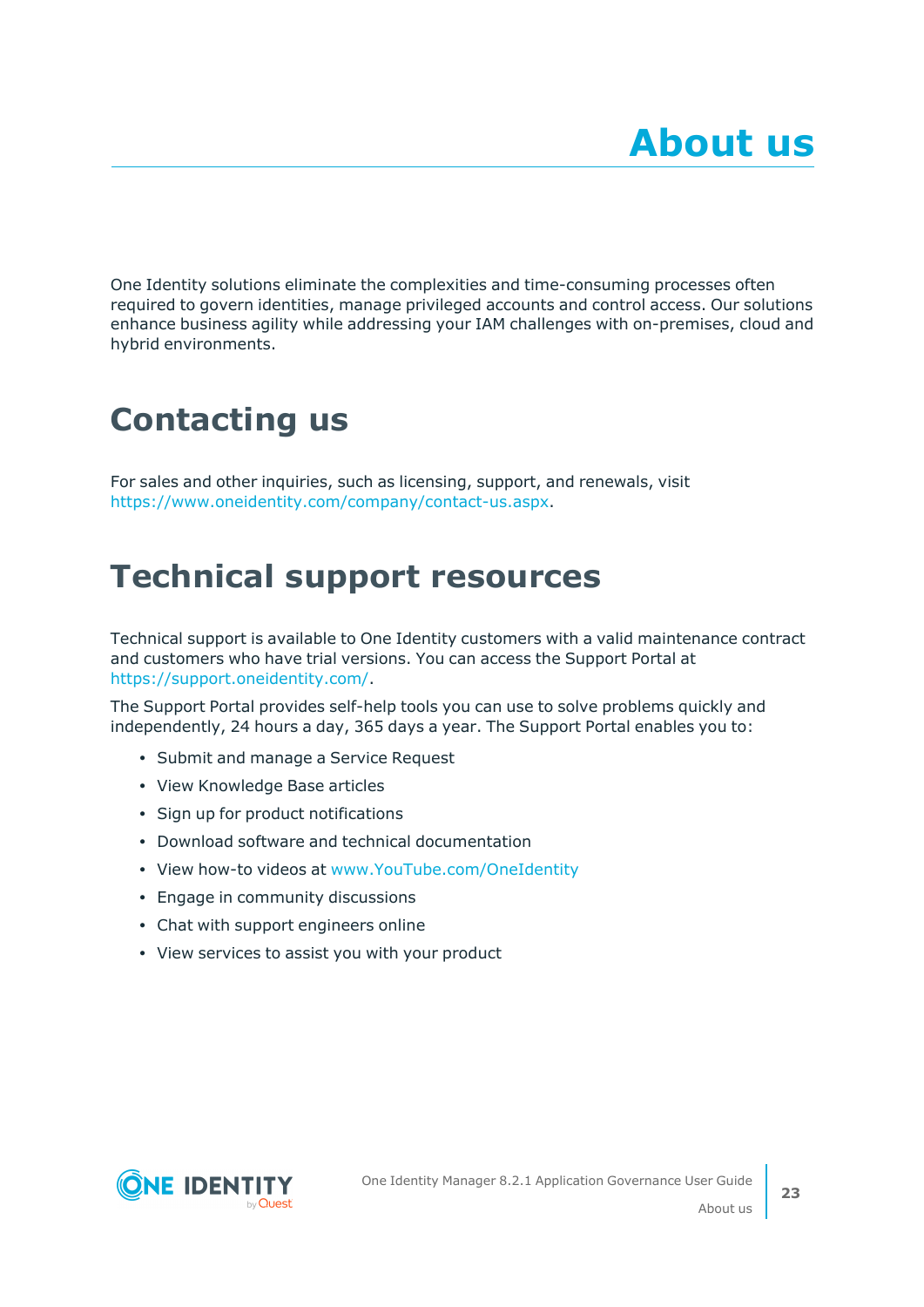# **Index**

### <span id="page-23-0"></span>**A**

advice [7](#page-6-0) application entitlements assign [17](#page-16-0) applications [11](#page-10-0) create [14](#page-13-1) display [12](#page-11-0) edit [15](#page-14-0) publish [22](#page-21-0) status [11](#page-10-1) unpublish [22](#page-21-1) assign application entitlements [17](#page-16-0) assignments revert [18](#page-17-0) authorizations display [13](#page-12-1) edit [19](#page-18-0) KPIs [9-10](#page-8-1) publish [20](#page-19-0) status [11](#page-10-1) unassign [18](#page-17-0) unpublish [21](#page-20-0)

### **C**

create applications [14](#page-13-1)

### **D**

definition [4](#page-3-0)



display applications [12](#page-11-0) authorizations [13](#page-12-1) general KPIs [9](#page-8-1) global KPIs [9](#page-8-1) HyperView [13](#page-12-0) Info [13](#page-12-0) KPI overview [9](#page-8-1) KPIs [9-10](#page-8-1) performance indicator [9-10](#page-8-1) roles [13](#page-12-1)

### **E**

edit applications [15](#page-14-0) authorizations [19](#page-18-0) roles [19](#page-18-0)

### **F**

filter [8](#page-7-0) functions [5](#page-4-0)

### **G**

general advice [7](#page-6-0) general KPIs display [9](#page-8-1) global KPIs display [9](#page-8-1) group [8](#page-7-0)

**24**